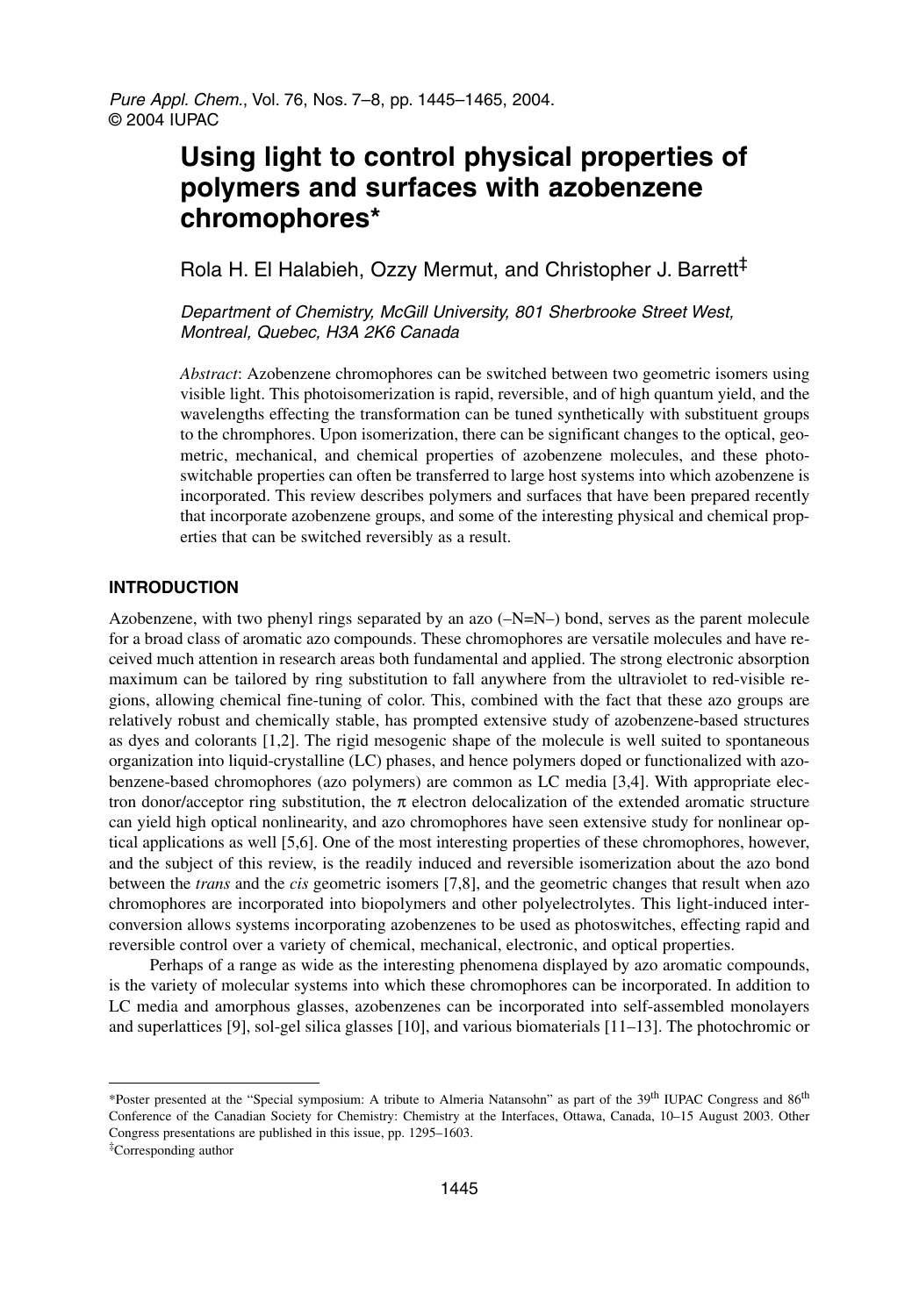photoswitchable nature of azobenzenes can also be used to control the properties of novel small molecules, using an attached aromatic azo group. Molecules of this type include azobenzenes attached to crown-ethers [14], cyclodextrins [15,16], organometallic ferrocene polymers [17], dendrimers [18,19], 3-d polycyclics such as cubane [20] or adamantane [21], proteins such as bacteriorhodopsin [22], and azo-functionalized  $C_{60}$  buckminsterfullerenes [23,24]. A review will be presented here of the photochemical and photophysical nature of chromophores in host polymers, the geometric and orientational consequences of this isomerization, and some of the interesting ways in which these phenomena have been exploited recently to exert control over solution and biochemical properties using light.

# **AZOBENZENE CHROMOPHORES**

For purposes of classification of geometrical photoswitching, the nature and behavior of an azobenzenebased chromophore can be described well by three variables: the electronic absorbance maximum  $\lambda_{\text{max}}$ ; the dipole moment  $\mu$ ; and the shape, which can be roughly quantified by the aspect ratio  $r_a$  and the effective occupied volume, OV. Each of these variables can be controlled synthetically with the introduction of appropriate ring substituents, or in the case of  $r_a$  also by linking together additional phenyl rings with azo bonds to form dis- and tris-azobenzene dyes [25–27]. For the wide range of  $\lambda_{\text{max}}$  values displayed by various azo chromophores (and hence the wide range of colors and properties) a useful classification scheme was introduced by Rau. Azo aromatic chromophores can be considered to belong to one of three spectral types based on the energetic ordering of their  $(\pi^*, n)$  and  $(\pi^*, \pi)$  electronic states as that of azobenzene type, aminoazobenzene type, or pseudo-stilbene type [7]. Azobenzene-type molecules (shown in Fig. 1), display a low-intensity  $\pi^* \leftarrow n$  absorption band in the visible region and a high-intensity  $\pi^* \leftarrow \pi$  band in the UV. *Ortho*- or *para*-substitution with an electron-donating group (such as an –NH<sub>2</sub> amino) leads to the aminoazobenzene type where the  $\pi^* \leftarrow n$  and  $\pi^* \leftarrow \pi$  bands are very close or overlapped in the violet or near-visible UV, due to an increase in the  $\pi$  orbital energy and a decrease in the energy of the  $\pi^*$  orbital. This effect is enhanced with the 4 and 4' position substitution of electron donor and electron acceptor (push/pull) substituents (such as an amino and  $-NO<sub>2</sub>$  nitro group, respectively), which shifts the  $\pi^* \leftarrow \pi$  transition band toward the red (past that of the  $\pi^* \leftarrow n$ ) to assume a reverse order, and places the molecule in the pseudo-stilbene spectral class. The three classes then exhibit colors of yellow, orange, and red, respectively, they will isomerize with characteristic rates and to characteristic extents, and hence in general they will interact differently with light of a given wavelength when incorporated into polymers.



**Fig. 1** The structure of azobenzene.

Substitution with electron donor and/or electron acceptor groups increases the electric dipole moment  $(\mu)$  of the chromophore as well [28]. Azo chromophores both respond to an external electric field and generate one, which contributes to the local EM environment, and can influence neighboring dipoles as well. The result of this is a tendency toward directional alignment of the chromophores with an applied external field (poling), which is used extensively in nonlinear optical (NLO) studies and applications. The rates and extent of this alignment (if it can be induced at all) depend strongly on the local viscosity of the matrix. In general, one needs to bring a system to the rubbery or melt phase for an appreciable response. The geometrical shape descriptions of azo chromophores are less easily quantified, but in general can be described by the aspect ratio and the occupied volume. The aspect ratio  $r_a$ , of interest mainly to LC systems, is the ratio of the length of the rigid portion to the average diameter,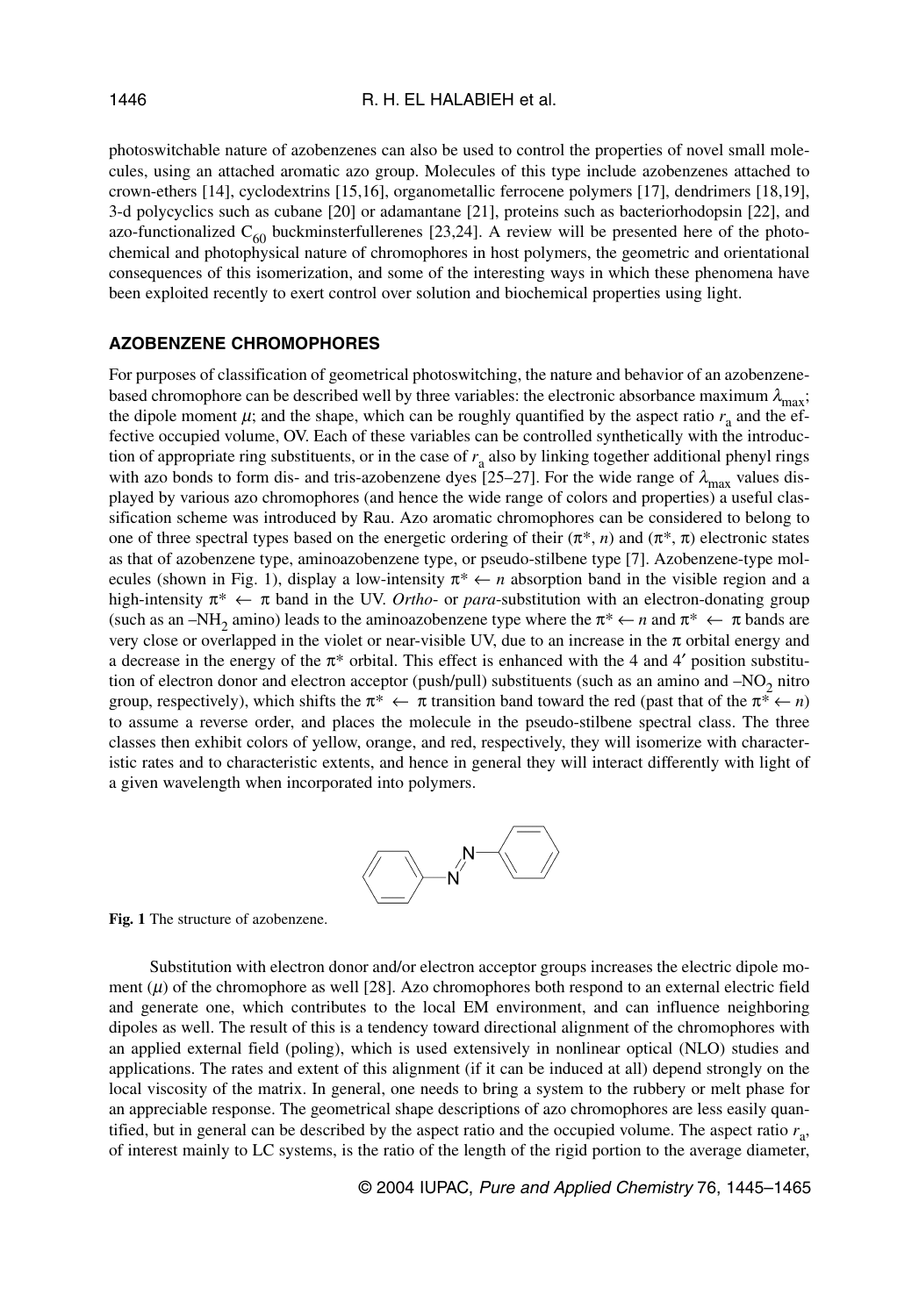approximating the mesogen to be cylindrical. In general, the larger the  $r_a$  value, the greater the tendency to organize into LC phases, though the LC phase structure (if any) also depends strongly on the mobility of the mesogens. If there is a link connecting the mesogen to a polymeric backbone that is too short to allow sufficient motion (generally fewer than six ethylene spacers), LC phases will be prevented from organizing, and the material will be isotropic and amorphous. The occupied volume of an azo chromophore can be defined as the volume enclosed by the van der Waals electrostatic surface, but for purposes of geometric transformations, it is often of more use to define the effective occupied volume, OV. This is equal to the sum of the occupied volume of the molecule proper and the room necessary for it to stretch and rotate due to excited-state vibration, and represents the volume necessary to undergo this transformation (known as the free-volume requirement).

These chromophores can be either doped or functionalized into a variety of host matrices for casting as thin films. Early work on azo films concentrated on easy-to-prepare host/guest systems, which could load the chromophore to moderate content. Dyes attached to the polymer backbone through covalent bonds (functionalized systems) are now generally considered to be preferable to host/guest doping for most applications, as they avoid the inherent problem of phase separation or microcrystallization. Though often more time-consuming and difficult to prepare, the increased chromophore content and enhanced thermal and temporal stability of functionalized polymers are of great advantage as well to most systems or devices studied. In these functionalized systems, dye loading of up to one chromophore per two backbone atoms can easily be achieved, or even higher in the case of bi-pendant functionalization [29]. The chromophores can be functionalized in the main chain of the polymer [30–32], but it is side chain functionalized systems which comprise the vast majority of the literature reports, owing to an advantage of increased stability, available functionality, chromophore content, and ease of preparation and processing. Most recent reports concentrate on these more stable systems for some of the most pronounced isomerization effects [33–52].

## **PHOTOCHEMISTRY OF AZOBENZENE**

Key to some of the most interesting applications of azobenzene polymers is the readily induced and reversible isomerization about the azo bond between the *trans* (*E*) and *cis* (*Z*) geometrical isomers, which can be interconverted by light and heat.



**Fig. 2** *Trans* (left) and *cis* (right) geometric isomers of azobenzene.

The *trans-*isomer can be photoisomerized to the *cis-*isomer, which can be converted back to the *trans* form again either photochemically or thermally. The isomerization is completely reversible, free from side reactions, and according to Rau [7], one of the cleanest photoreactions known. This applies to azobenzenes in solution, liquid crystals, sol-gel systems, monolayer films, dispersed in polymers, and bound in polymers, though with marked differences in kinetics and quantum yields. It is important to note that the composition of the photostationary state, the equilibrium state of the three conversion processes under irradiation, is unique to each system and can depend on irradiation intensity, temperature, quantum yields, free volume, and substituents. The *trans* form of azobenzene is the more stable isomer, with a difference in ground-state energies of *cis* and *trans* of 50 kJ/mol [53]. Unlike the planar *trans* form, *cis*-azobenzene assumes a geometry with the phenyl rings twisted at right angles to the C–N=N–C plane [54]. The literature on isomerization of azobenzenes was reviewed in 1955 by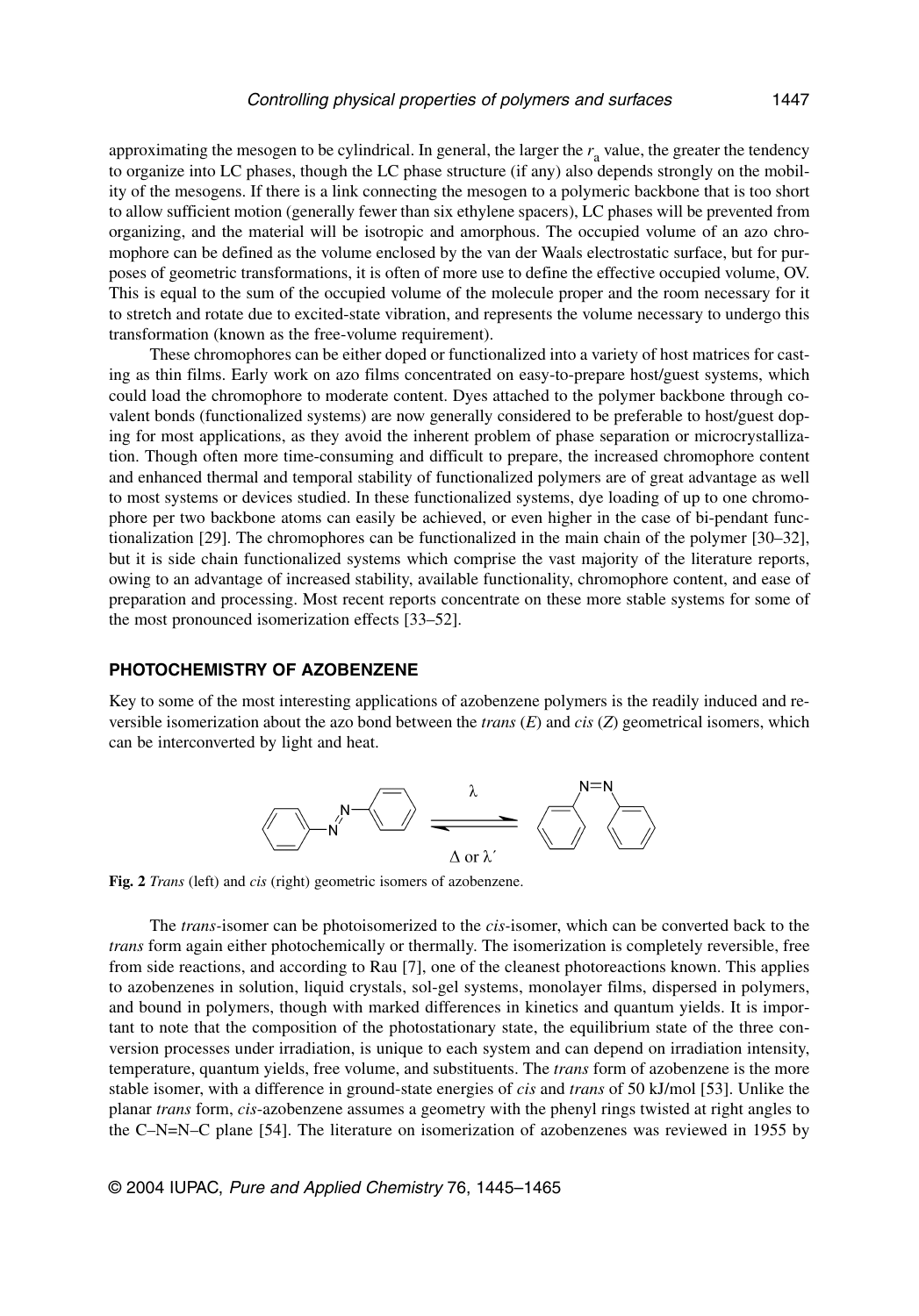Wyman [55], in 1971 by Ross and Blanc [56], and more recently by Kumar in 1989 [57], and by Rau in 1990 [7].

For purposes of azobenzene isomerization, the nature of the light that is used to induce isomerization can be defined simply by three properties: wavelength, intensity, and polarization. The irradiation used in most experimental work with azo polymers can be generated by low-power gas lasers (such as  $Ar<sup>+</sup>$  or HeNe) or solid-state (such as YAG or GaAs) lasers, as they produce light which is of more than sufficient intensity, and of the appropriate frequency [58,59]. The wavelengths of light produced by these readily available lasers can address usual  $\lambda_{\text{max}}$  values of a wide range of substituted azo chromophores, from the UV (Ar<sup>+</sup> line at 350 nm), through blue (Ar<sup>+</sup> line at 488 nm) and green (Ar<sup>+</sup>, YAG, HeNe lines at 514, 532, 545 nm), to the red (HeNe, GaAs lines at 633, 675 nm). The rates and extent of isomerization of azobenzenes depend on the irradiation intensity, the quantum yields for the two processes ( $\Phi_{trans}$  and  $\Phi_{cis}$ ), and the rate constant *k* which governs the thermal relaxation from the *cis* back to the *trans* form. The net effect of these competing processes can be summarized by the *cis* concentration [*cis*] in the photostationary state (PSS), representing the extent of isomeric conversion achieved under irradiation. In general, *k* for the spectral classes of azobenzene, aminoazobenzene, and pseudo-stilbene is observed to be on the order of hours, minutes, and seconds, respectively, and the isomeric ratio in the PSS is observed to be predominantly *cis*, near unity, and predominantly *trans* respectively under usual irradiation levels [7]. In the dark, [*cis*] usually lies below the limit of detection, and the system can be considered to be comprised of 100 % *trans* molecules.

The mechanism of isomerization of azobenzene is still unclear. Early suggestions [56] of a rotation about the –N=N– double bond axis were in disagreement with later work suggesting an inversion mechanism through a linear transition state [60], though further work with substituent dependencies of thermal relaxation again suggested a rotation mechanism [61]. The range of results suggests that there may not be one general mechanism, but a competition between the two, depending on the spectral class of the chromophore and the local environment. In thin films of polymers functionalized with pseudostilbene azo chromophores, the dominant pathway appears to be an in-plane inversion of the phenyl ring most distant from the polymer backbone [62], in agreement with recent ab initio and density functional studies [63,64].

In thin films of pseudo-stilbene materials, both *trans-* and *cis*-isomers can be pumped with the same wavelength in the blue or green to induce rapid *trans*  $\rightarrow$  *cis* and *cis*  $\rightarrow$  *trans* photoisomerizations, with a timescale on the order of picoseconds [65,66]. In the absence of light, there is a thermal relaxation from the *cis*-containing photostationary state to the *trans*-only state, which has been well studied [67–71,76] and is observed to occur on the order of seconds [72–76]. The amount of *cis* present in these systems at the photostationary state can be measured indirectly by spectroscopic methods [77,78], and can range from the limit of detection to over 40 % [79,80], depending on the thermal rate constant (which can be determined from absorbance measurements) [81–86], and on the quantum yields for the two photochemical processes (which can be determined by indirect spectroscopy) [87–89].

## **PHOTOPHYSICS OF AZOBENZENE**

The geometrical change associated with *trans-* to *cis*-isomerization of azobenzenes is significant, and can be used to destroy or rearrange the order in a wide variety of organized media. The conversion from *trans-* to *cis*-azobenzene decreases the distance between the 4 and 4′ ring positions from 9.0 to 5.5 Å [90], increases the average free-volume requirement [44], and can produce a substantial change in many of the observable properties of azo-containing systems. Azobenzenes can thus be used as efficient, reversible, and high-resolution photoswitches, and have been well studied for these applications, especially in the areas of photoinduced phase transitions in LC media, surface properties of Langmuir–Blodgett and self-assembled monolayer films, and "command surfaces" which can communicate photoinduced changes to their surroundings. The three main criteria for a useful phototrigger are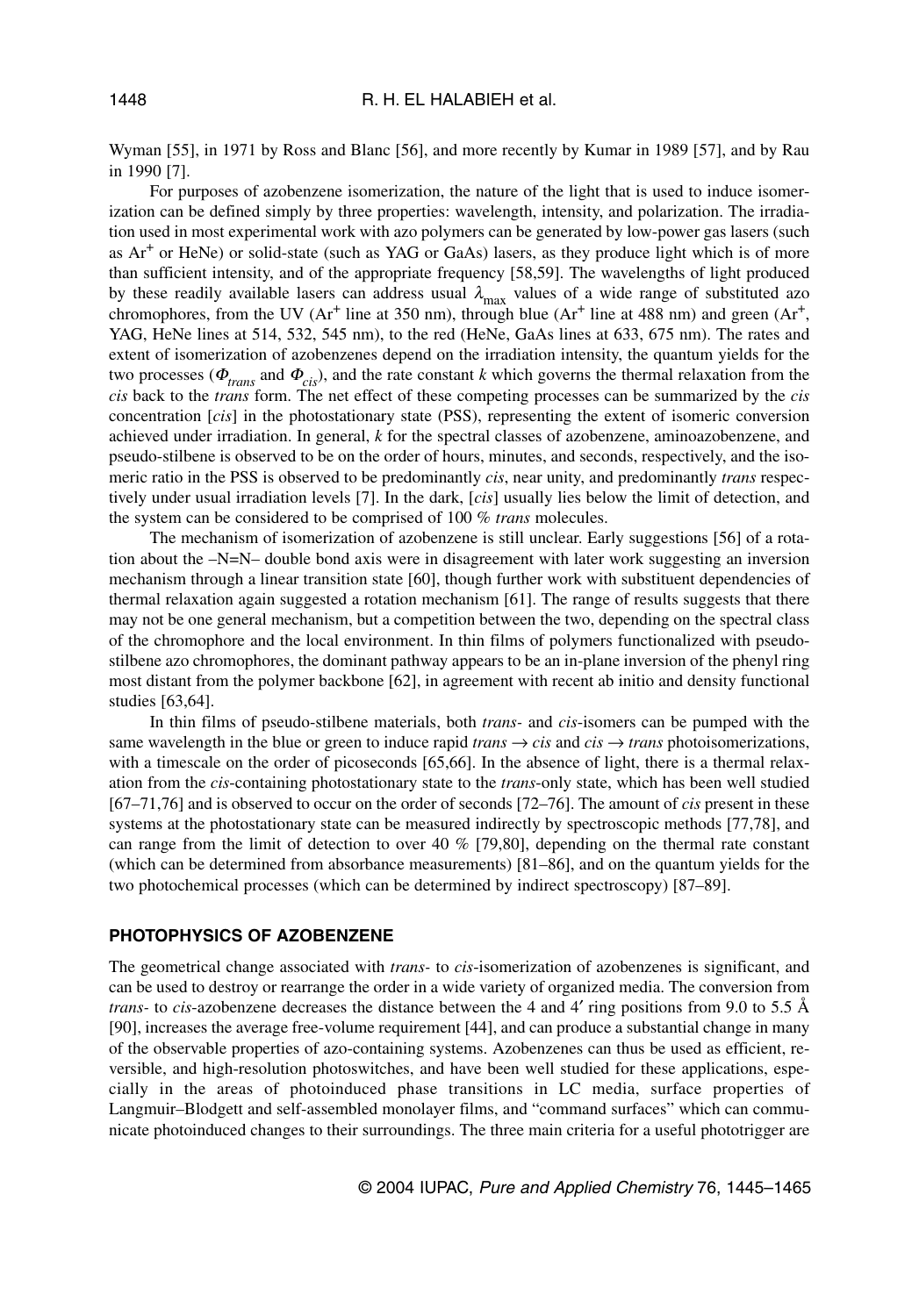reversibility, large geometrical or electrical change, and high quantum yield for the process [7]. Azobenzenes meet the first two conditions inherently, and can be optimized to meet the third.

In addition to mechanical or electrical changes which can be induced by irradiation, systems in which function is moderated by surface properties are also well suited to photoswitching by incorporation of azobenzene groups. This class of systems includes azo-modified surfactants which were observed to destabilize and phase-separate upon irradiation [91,92], and azo-functionalized polypeptides and cellulose polymers whose aqueous solubility could be switched on and off with UV irradiation [93,94]. There have also been studies reported of azo-functionalized gelatin films that can crystallize upon photoinduced isomerization [95], and liposome membranes incorporating azobenzene whose transport properties can be controlled by light [96]. As well, azobenzenes functionalized with metalchelating ligands have been shown to display markedly different metal extraction abilities depending on the isomeric ratio [97], and an azo-functionalized synthetic template was demonstrated to be successful at light-induced catalysis [98], where the template is formed (and hence the catalytic activity initiated) only when photoisomerization to the *cis* conformation assembles the active surface. Other interesting properties which have been shown to be photoswitchable by azo-functionalization include the chirality of optically active polymers [99,100], the viscosity of azo polymers in solution [101], the luminescence of organometallic azo-palladium complexes [102], and the redox potential and ionic conductivity of some azobenzene-functionalized systems [103–109]. Incorporation of azobenzene has also been shown to give photocontrol to the twisting and chirality of both natural and synthetic helical polymers such as polypeptides [110–112] and polyisocyanates [113–115].

The geometric change induced by isomerization can be substantial enough to overcome the thermodynamically favored alignment and organization of LC phases, as irradiation of an azobenzenecontaining LC film has been shown to change both the orientational axis of the aligned mesogens [116–120], or to induce isothermal LC phase transitions as well upon irradiation [121–126]. Since the transparency of many LC devices is sensitive to the LC phase and orientation vector, this effect has been used to produce azobenzene-mediated photoswitching of display devices [127]. It has also been demonstrated that the spontaneous polarization of ferroelectric liquid crystals can be light-modulated after incorporation of azobenzene into the matrix [128–131].

Similarly, with organized monolayer films, where a single layer of molecules is anchored to a substrate or otherwise assembled, incorporation of azobenzene can produce measurable changes in a variety of properties upon irradiation and isomer conversion. In addition to photocontrol of the dimension, structure, and morphology of these ultrathin films [132–136], the orientation axis of the material can change with isomerization [137–143], which can be used for optical device applications [144–146]. Indirect changes which can be photoinduced through isomerization in these films include conductivity [147,148], reflectivity [149,150], and surface thermodynamics [151,152], as evidenced by changes in water contact angle [153]. In addition to control of the matrix hosting the azobenzene, geometric changes can be transferred from some photoisomerized systems to their surroundings, as is the case with azo-functionalized monolayer films covered with (or sandwiching) a liquid crystal cell. In these command surfaces, the induced geometrical change in the underlying azo monolayer can be sufficient to change the orientation of the overlying LC layer as an indirect photoswitch, over a thickness of many micrometers [154–156].

Of greatest relevance to this review however, is the structural or geometric change which can be photoinduced through azobenzene isomerization in biopolymers or other polyelectrolytes. As thin films, this isomerization and expansion relationship has been studied in organized monolayer films [157–159], where up to a 3-fold increase in surface area has been observed upon irradiation [159]. In thick films, geometric changes in the glassy state are usually less pronounced. The larger free-volume requirement of the photogenerated *cis*-isomer has been shown to result in the expansion of irradiated azo films, however [160–165], observed as either an increase in film thickness in the presence of light as measured by ellipsometry [160], or by a decrease in the density as measured by total attenuated reflection [161–165]. Both of these methods are sensitive to small changes in film thickness and can de-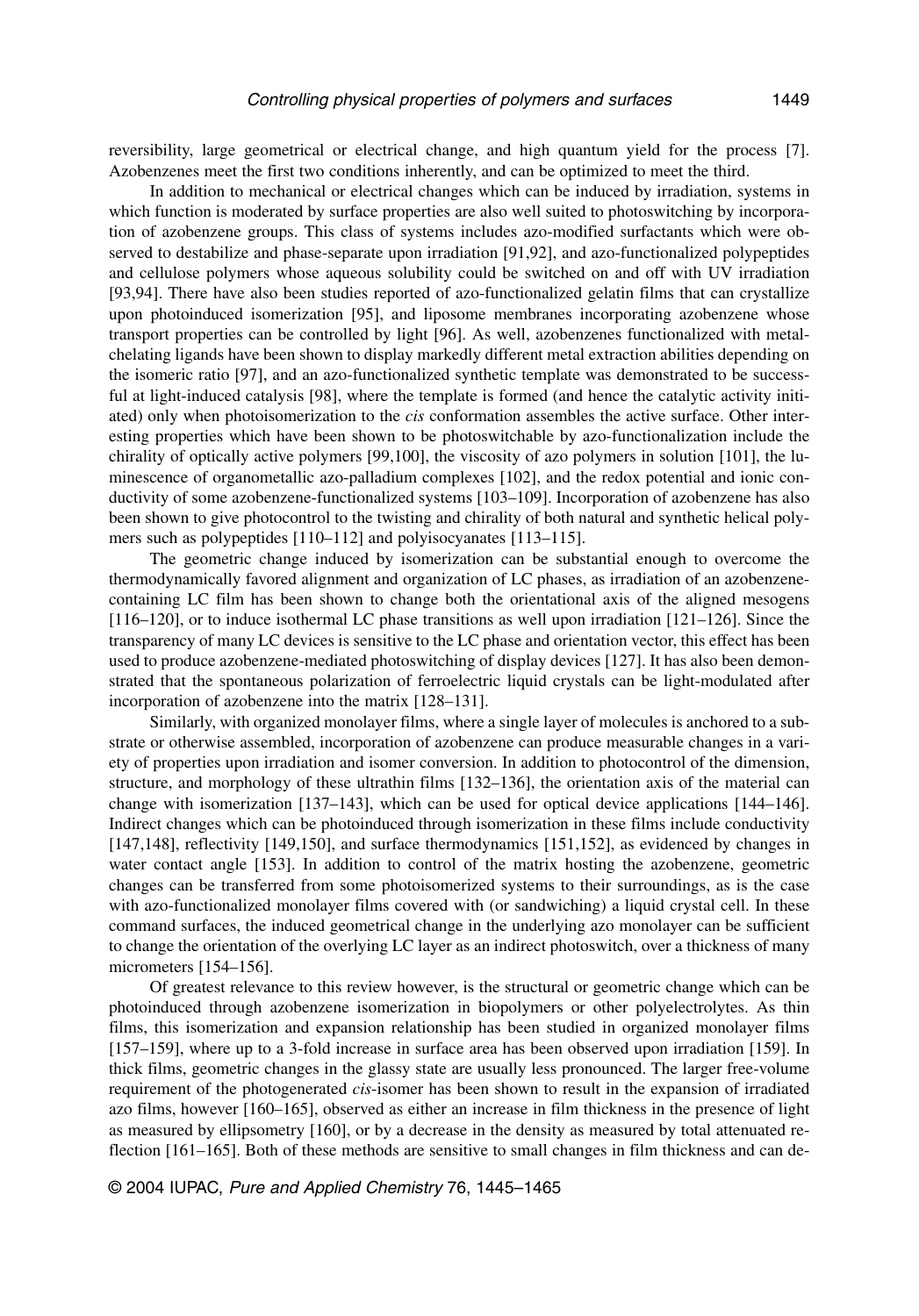tect this in situ isomerization-induced expansion, which has been termed the "photoelastic" or "elastooptic" effect [165]. In both cases, the expansion was attributed to the large free-volume requirement of the *cis* form on irradiation. In one instance, a net contraction of an azo film was observed under irradiation [164]. In this case, the chromophore was a large bis-azo dye, which folds up into a more compact *cis* form on isomerization. The authors attribute this contraction anomaly to the free volume change of this chromophore being negative, strongly suggesting that the pressure driving this often-observed expansion is due to the positive free-volume requirement on isomerization inherent to most systems. A review of other photochemical processes that require a free volume greater than that initially afforded in a matrix has also been published [166].

## **THIN FILMS INCORPORATING AZOBENZENES**

While standard approaches for thin film preparation can be applied to fabricate azobenzene-functionalized surfaces such as the Langmuir–Blodgett method [167–172] spin-coated films [173–178], and using self-assembly to produce monolayer films [179,180], a new and facile technique for incorporating these photoreactive moieties has come to receive much attention in the last decade. Originally reported by Decher et. al in 1991 [181,182], the sequential assembly of oppositely charged polymers (polyelectrolytes) in an alternating layer-by-layer (LbL) fashion has recently become a useful tool for the controlled fabrication of various organic multilayered structures and modification of surfaces in aqueous media. Specifically, the multilayer is achieved by first immersing a negatively charged or hydrophilic substrate in a dilute positively charged polymer solution followed by thorough rinsing of the surface in an aqueous bath to remove unadsorbed polymer. The resulting polycation-coated surface is subsequently immersed in the oppositely charged polyion solution, and then followed with another aqueous wash. The cycle is then repeated until the desired number of layers is achieved. Recently, it has also been demonstrated that physisorbed multilayer films can similarly be achieved by alternately spinning solutions of polycation and polyanion using a standard spin coater [183]. This LbL ionic self-assembly of multilayers (ISAMs) is highly advantageous from the point of view of developing optically functionalized polymer films over broad length scales ranging from only a few angstroms to several microns [184]. Research of dye-containing ISAMs has demonstrated that the technique is also versatile in terms of adsorption onto various metal and inorganic substrates and is not restricted to flat adsorption geometries [185–190]. LbL films that contain azobenzenes have been shown to exhibit high resistance to heat, harsh solvents, and extended mechanical sonication [191].

Of particular importance to the LbL technique is the ability to achieve fine chemical control over the physical properties of these films either by adjusting the ionic strength of the adsorption baths [192–195] or by using weakly charged polymers, whose charge density can be altered through pH adjustments of the polyelectrolyte solutions [196–199]. Extensive studies of the later procedure have been performed to reveal the high sensitivity of physical properties such as layer thickness [200,201], permeability, morphology [202,203], and density [204,205] to the degree ionization of the polyelectrolytes that contain the azo-photochromic units. As such, there has been an increasing interest in this thin film technique as demonstrated by the significant rise in the number of papers produced on the subject of multilayers since its introduction in 1991.

To date, there have been more than 800 papers which have examined the multilayer coating technique, particularly from the standpoint of its versatile nature with respect to incorporation of secondary functionalities in the polyions assembled. Corresponding to the initial investigations of the multilayer method, one has also seen a dramatic increase in the number of LbL systems incorporating azobenzenes, particularly those that address their photoisomeric properties. Major contributors in the field of the ISAM technique applied to optically responsive azobenzene chromophores have been Advincula [206–210], Kumar and Tripathy [211–213], Tieke [214–217], Heflin [218], and Barrett [219–221]. In general, either the polycation or polyanion can bear substituted azobenzene chromophores along the side chain. The capability of high efficiency and fully reversible photoswitching with irradiation across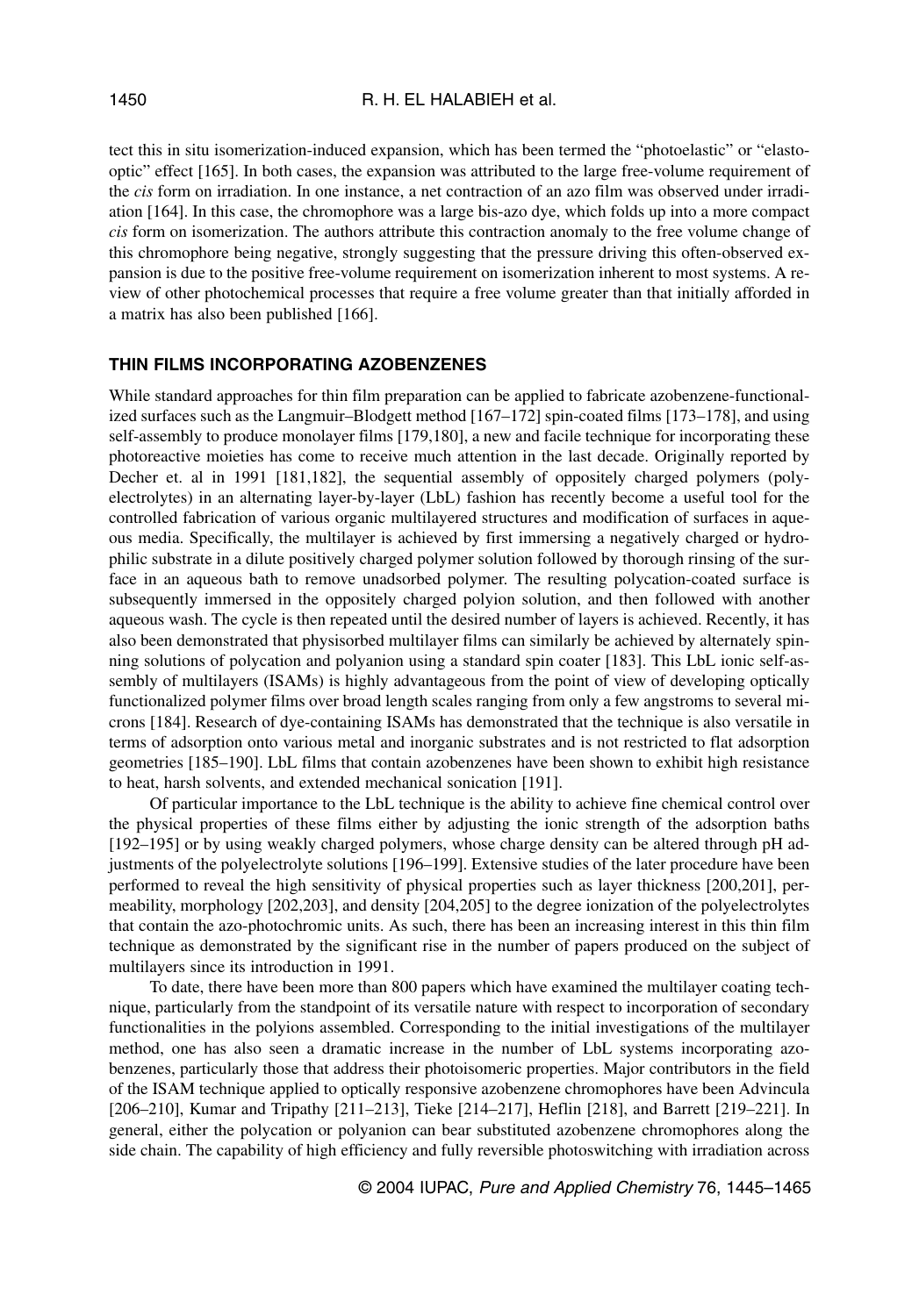a varying range of UV–vis light has prompted investigations into the synthesis of azo-polyelectrolytes which contain hydrophilic functional groups on the chromophores [222–225], These studies have demonstrated that the photoresponsive *cis*–*trans*-isomerization rates of the azobenzenes in the layers are highly dependent on the functional groups attached to the chromophores. An additional level of versatility in this method is given by the fact postassembly functionalization of reactive precursor polyions is amenable to the LbL technique to achieve substituted azobenzene moieties across several polymer layers [212].

The degree of photoorientation and alignment of the chromophores upon irradiation in ISAM optical films has also been investigated using azobenzene-containing bolaamphiphiles or ionenes. For example, Tieke et al. have recently demonstrated the induction of significant in-plane dichroism due to the photo-orientation of the photochromic unit, where the long axis becomes perpendicularly oriented to the electric field of the incident light [215]. Aggregation, orientational order and/or electrostatic interactions of the charged groups within the polyelectrolyte matrix can cause restricted mobility of the azobenzene units, inducing weak anisotropy in such systems, which varies with irradiation conditions. Advincula et al. have also demonstrated that when a non-azo-containing polycation is combined with an azo-bearing polyanion, the molecular orientation of the azobenzene groups in the film and the photoisomerization kinetics are significantly influenced by the chemical structure of the polycation [207]. Recent discovery of a solvato-chromic influence on the photoisomerization kinetics of self-assembling amphiphilic azo-copolymers in aqueous-organic solutions also suggests that these photochromes can serve as excellent probes for the local polymer environment in stacked multilayer surfaces [226]. For example, incorporation of a highly dense array of azobenzenes in multilayers can serve as pH sensors of the local solvent through measurement of the rate of photoswitching in the multilayers [191].

## **AZOBENZENES AS PHOTOSWITCHES**

The basic requirement of a successful molecular switch is the presence of two distinct forms of the molecule that can be interconverted reversibly by means of an external stimulus, such as light, heat, pressure, magnetic or electric fields, pH change, or chemical reaction. Irradiation of azobenzene-containing materials induces reversible isomerization between the two isomers making azobenzenes light-switchable molecules (photoswitches). As described earlier, the photoisomerization of azobenzenes is accompanied by significant changes in the absorption spectra, structure, and dipole moment of the molecule. These changes can thus alter properties of the surrounding environment by switching them "on" or "off". The following sections review physical properties that can be modulated by light, with emphasis on structural changes, surface properties, binding affinity, catalytic activity, conductivity, permeability, complexation behavior, and stereochemistry.

#### **Reversible structural changes**

Langmuir–Blodgett (LB) films incorporating azobenzene chromophores have been extensively studied. The cross-sectional area of the *cis*-azobenzene is larger than that of the *trans* form, and photoconversion in these systems can be accompanied by especially pronounced geometric consequences. Several reports indicate that the surface occupied by the Langmuir monolayers having azobenzenes in their *trans* form are much smaller than when they isomerize to the *cis* form [227–237]. Reports of isomerization in densely packed LB films have also been made [232,233], where the two-dimensional structure is destroyed by protrusions from the films to release the photoinduced stress that is applied on the film surface. Systems showing larger photoinduced morphological changes have also been characterized. Ghadiri et al. [234,235] studied a peptide system in which the isomerization of the azobenzenes results in photoswitchable hydrogen bonding, which allows the controlled conversion between interand intra-molecularly assembled cylindrical structures, both in solution and in thin films at the water–air surface. Rotello et al. [236] investigated the conformational changes of a polystyrene back-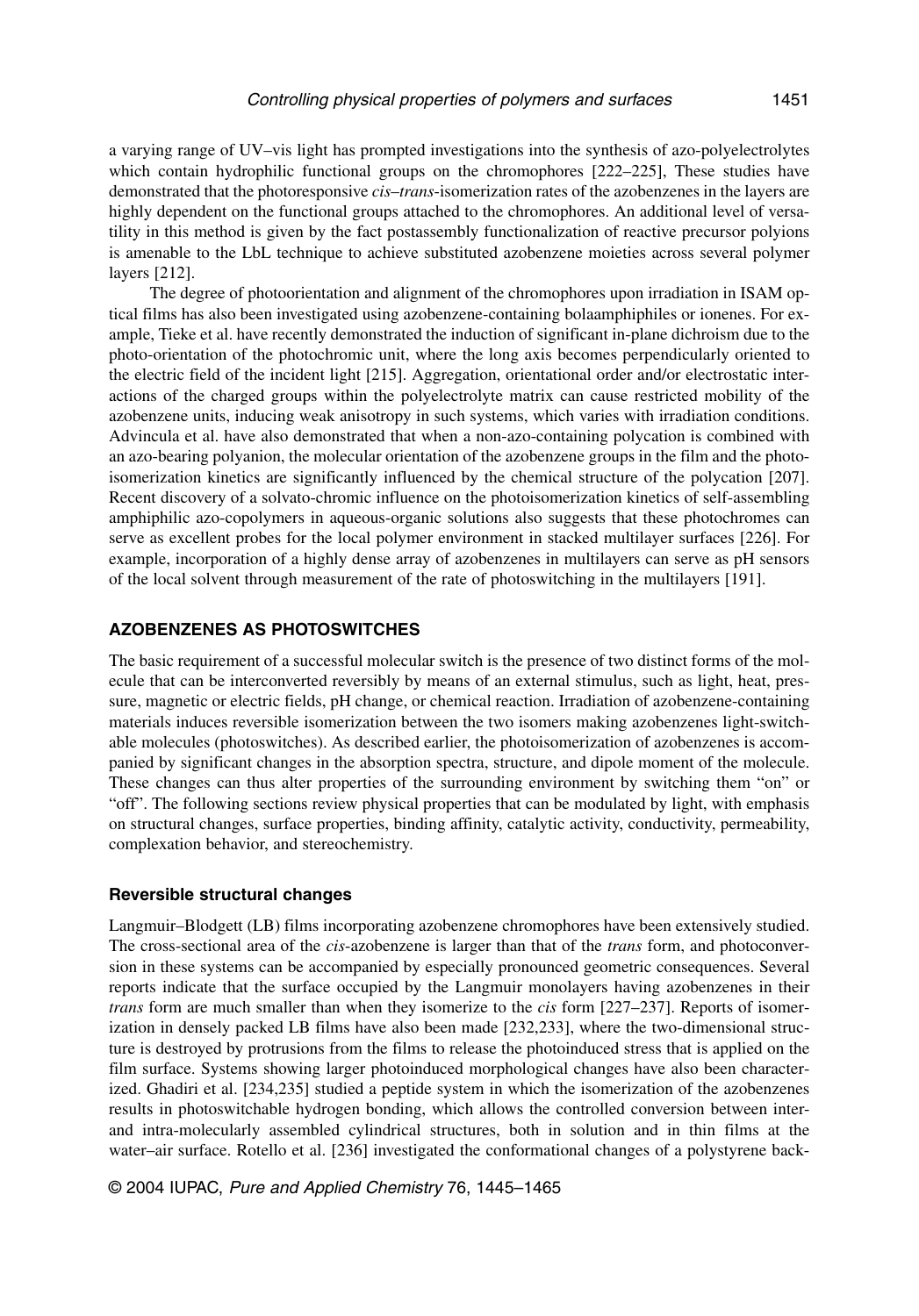bone with photoswitchable azobenzenes on the side chains. The isomerization of the side chain to the more compact *cis*-isomer can relax the polymer structure, allowing enhancement of the side chain aromatic stacking and dipole–dipole interactions. Finally, polymers having azobenzene cross-links have also been studied [237], where a change in dilation volume is measured as a result of photoisomerization, and a reversible change in the pore volume of the network polymer was achieved.

Layered species like clay minerals, graphite, silicates, and micas offer two-dimensional interlayer spaces for organizing guest species. The insertion of guest materials into these layered species does not affect the structural features of the host, except for the interlayer space which is expanded upon intercalation of the guest species [238]. Frequently, dialkyldimethyl ammonium is incorporated into the interlayer gallery before the insertion of the guest species in order to facilitate the introduction of the latter into the system [239,240]. Several other attempts to intercalate azobenzene derivatives into layered inorganic hosts have also been reported [238–246]. The expected result is that the photoisomerization of the azobenezene will induce changes in the basal space, and Fujita et al. [241,244,245] have reported a successful reversible change in this basal spacing upon isomerization. The azobenzenes introduced in the host system must be in large amounts, however  $(566\%)$ , and the interlayer gallery needs be free of any impurities. Furthermore, a perpendicular intercalation of the azobenzenes is ultimately necessary and is best achieved when the host material has a pseudo-trimolecular structure. In this case, the alkylammonium makes the surface of the interlayer uneven, presenting periodic hollows, where the phenyl rings fit well [244]. Under these conditions only, the photoisomerization of the azobenzenes induces a reversible decrease (4 %) in the basal spacing due to the contraction of the long axis of the chromophores. Recently, Ogawa et al. [246] reported an increase (2 %) in the basal spacing of a silicate (host) azobenzene (guest) system upon isomerization. The orientation of the azobenzene within the interlayer space was not perpendicular to the interlayer surface due to the absence of the anchoring alkyl ammonium.

Azobenzenes have been incorporated at various locations in dendrimers, such as the central or peripheral sections of the large molecules [247–249]. The expectation is that the placement of the photochromic moieties within a dendrimer's central core would lead to reversible photoinduced configurational changes. However, only a few studies reported the isomerization effect on the large-scale morphology of the dendrimers  $[249]$ . <sup>1</sup>H NMR studies suggest however that the isomerization of the azobenzene units present at the center of the dendrimers induces a structural transition from a spherical to a semi-spherical configuration [249]. Furthermore, the photomodulation of dendrimer's hydrodynamic volume was found to be sensitive to the relative placement of the azobenzenes within the structure. Dendrimers with peripheral azobenzenes experienced a larger change in their hydrodynamic volume than the dendrimers having the azobenzenes in the internal section. Investigations have also been conducted on the characterization of azo dendrimers in Langmuir and Langmuir–Blodgett films [250,251], where the total surface area of the monolayer increases when the azobenzenes isomerize because the *cis*-azobenzenes assume bulkier conformations and occupy more volume than the *trans* form, especially when long alkyl chains are attached to them.

#### **Switchable surface and binding properties**

Interfacial phenomena such as wettability can be reversibly switched by photoisomerization. A few studies report the photocontrol of wettability of LB films of azobenzene polymers containing fluorinated end chains [252–254], where upon isomerization the contact angle decreases due to the formation of the polar form of the *cis*-isomer. Furthermore, Ichimura et al. [255] used the photoinduced wettability changes of calix[4]resorcinarenes, cyclic bowl-shaped macromolecules. Dipole moment changes can also induce changes in the surface potential of SAM films [256,257], where the surface potential was observed to increase upon isomerization due to the presence of the more polar *cis*-azobenzene. Perhaps one of the most striking effects of azobenzene's photoisomerization is the controlled motion of a neighboring photoinactive substance. Ichimura reported that spatial control of the UV-irra-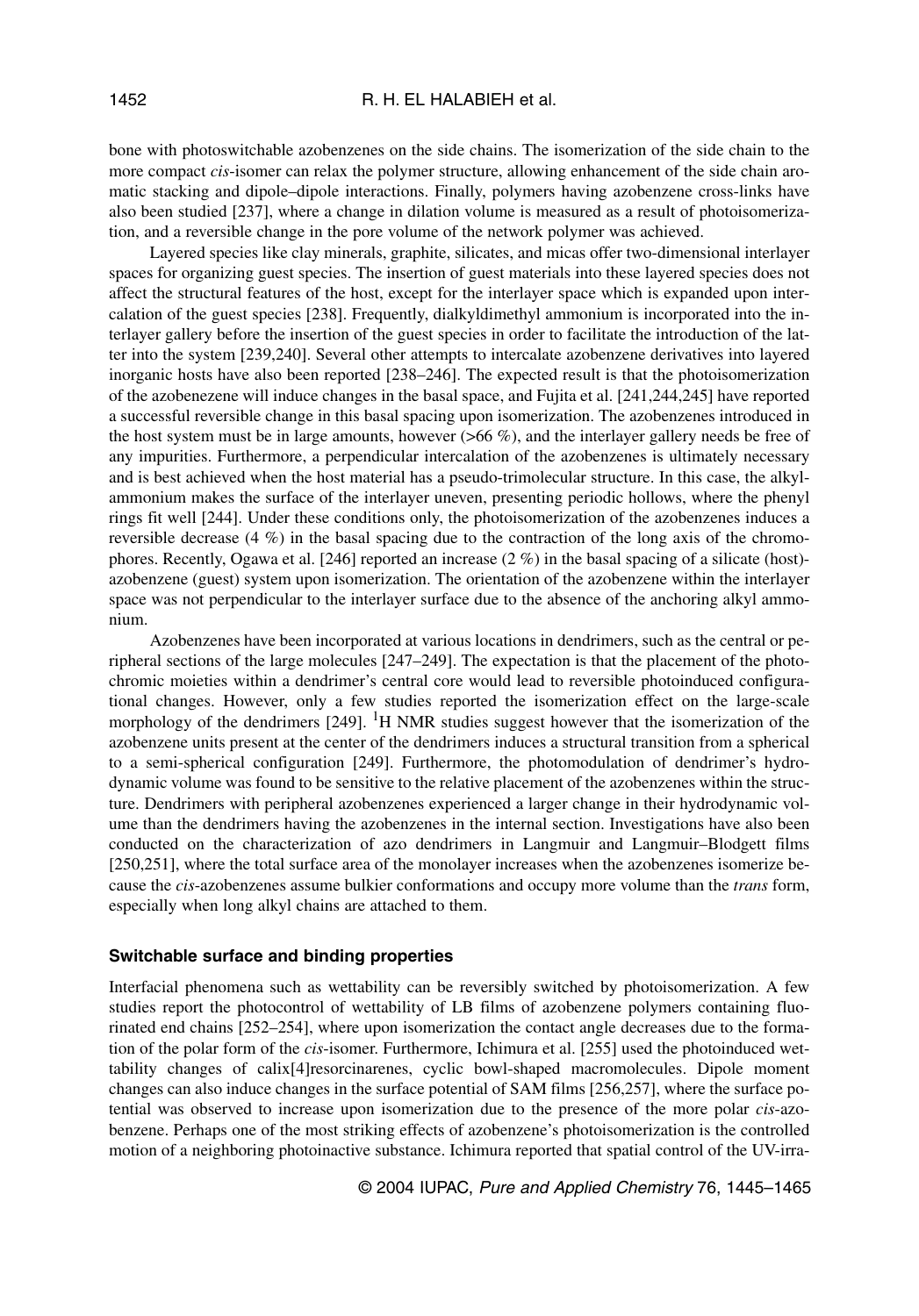diation of a photoresponsive film of calix[4]resorcinarenes generates a gradient in the surface tension enabling the net mass transport of liquid drops on that surface [251,258].

The binding activity of crown ethers containing azobenzene with alkali metal surfaces was extensively studied by Balzani [259]. More recently, several groups have synthesized crown ethers having intra-annular azobenzene moieties for similar photoswitching of binding activity [260–267]. Shinkai also reported sugar recognition using phenylboronic acids functionalized with azobenzene [268]. One very interesting report of photocontrolled binding activity is with calix[n]arens, cavity-shaped cyclic compounds built from four to eight phenol rings linked by methylene bridges into a macrocyclic arrangement. Calix[n]arenes and their substituted derivatives have been well studied for their inclusion and complexation properties known to depend on the geometry of the extractant between the complexation and the decomplexation steps. Introduction of an azobenzene entity within the calix[n]arenes brings about some photocontrol of the binding properties of these molecules. In fact, several studies have shown that some ions are better extracted by one isomer than the other [269–274]. However, very little work was done using light as a trigger for the isomerization. Vicens et al. [269] do describe an interesting system (Fig. 3) where the binding activity of the calix[4]crown ether is photosensitive. In fact, Na+ is preferentially extracted by the *trans*-isomer of the system, while the *cis* form extracts better the  $Rb<sup>+</sup>$  and  $Cs<sup>+</sup>$ . This selection behavior was rationalized in terms of the position of the lone pairs of the oxygen atoms attached to the azobenzene group. These atoms have an  $sp<sup>2</sup>$  configuration leading to a "flattening effect" of the glycolic chain, making the polyether loop act like tweezers for the cation with the lone pairs directed toward the cavity of the loop, in the *cis* form. On the other hand, the *trans*-isomer has a relatively small number of coordination sites as all the lone pairs of the oxygen atoms attached to the azobenzene group are pointing outside the cavity of the loop, allowing only small cations like Na<sup>+</sup> to be extracted in the *trans* form. This effect is due to the structural position of the phenyl rings in the *trans*-azobenzene.



**Fig. 3** Calix[4]crown ether reported to be photosensitive.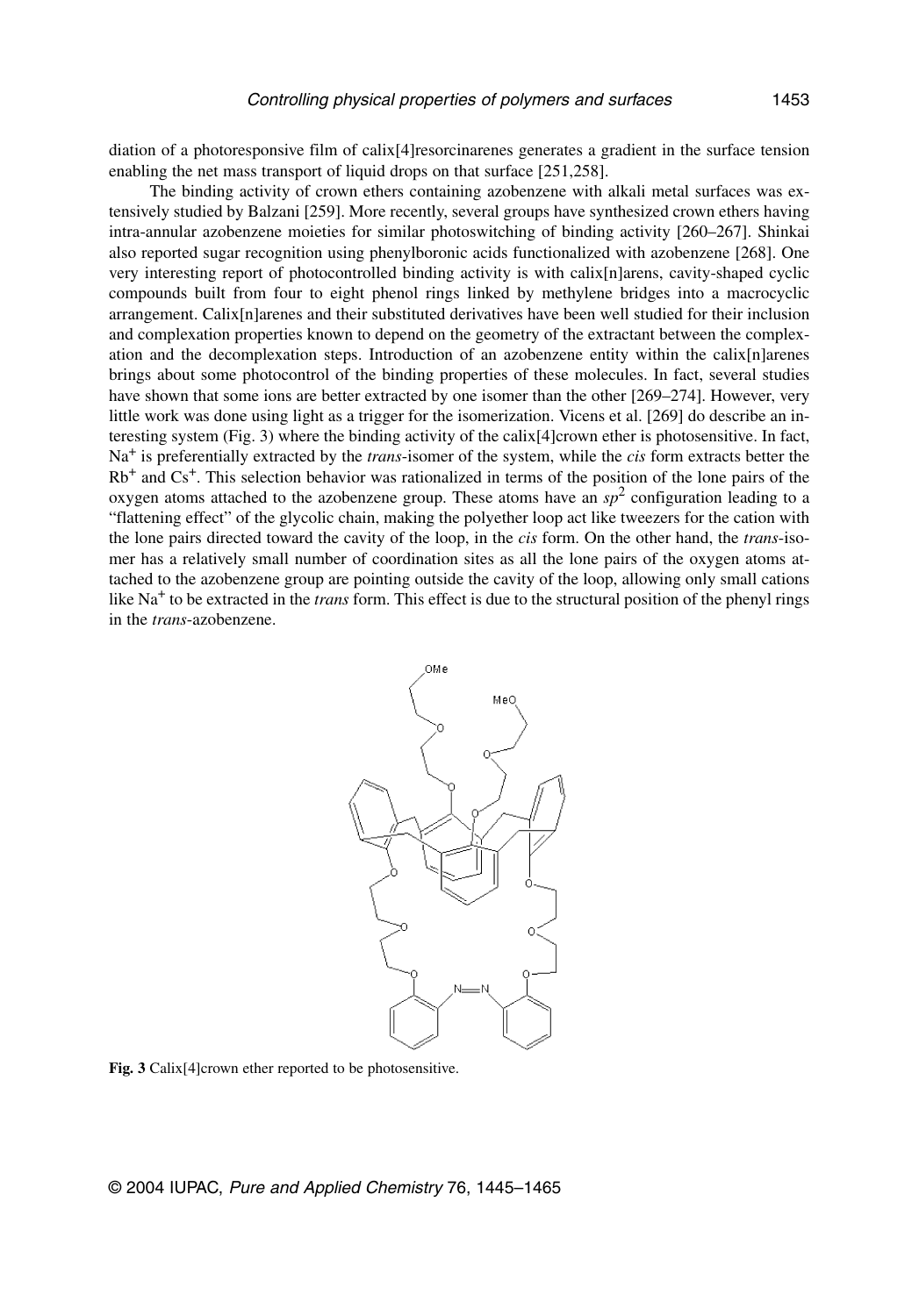## **Complexation and self-assembly**

Incorporation of azobenzene moieties into macromolecular structures can allow control over the formation of complexes. Several reports have shown photocontrol of the formation of inclusion complexes, micelles, and oligonucleotides complexes; the association of polymers with eosin; and the dethreading of rotaxanes [275–280]. Cyclodextrins have attracted a great deal of attention because of their ability to bind to hydrophobic species in their cavities to form noncovalent host/guest inclusion complexes. The guest in question could be a polymer chain bearing an azobenzene function making the system photoresponsive, and allow regulation of the inclusion complexation between the azobenzene and the cyclodextrins. Several studies have reported the photocontrol of cyclodextrin complexation [276–280]. For example, Shirahama et al. [278] investigated the stability of the complex formed between the three native cyclodextrin forms and the azo structure shown in Fig. 4. The affinity of the 1:1 inclusion complex formed increases from the α-cyclodextrin to the β-cyclodextrin to the γ-cyclodextrin. This result is predicted, with the smaller cavity of the  $\alpha$ -cyclodextrin providing a stronger interaction with the azobenzene molecule than the interaction present in the large cavities of β-cyclodextrin and γ-cyclodextrin. When UV-light is introduced to the system, the *trans*-azobenzene isomerizes to the bulkier *cis* form.



**Fig. 4** Azobenzene guest molecule to photoregulate cyclodextrin complexation.

Azobenzenes have also been incorporated into catenanes and rotaxanes, of interest as simple organic logic devices by Stoddart et al. [281–283] who reported photocontrol of dethreading and rethreading of a pseudorotaxane that is formed between the azo chromophore thread and a ring (Fig. 5). The two molecules self-assemble in an acetonitrile solution to form a pseudorotaxane superstructure through donor–acceptor stabilizing interactions. Fluorescence and absorption studies show that photoisomerization of the azobenzene component from the *trans* form to the *cis* form is accompanied by reversible dethreading of the thread and ring component, representing a simple molecular machine.



**Fig. 5** Azobenzene pseudorotaxane system.

Azobenzenes units introduced in linear amphiphilic molecules have been used to control micelle formation with light. These photosurfactants were added to a variety of polymers [284–289], to investigate photocontrol over the formation of micelles or vesicles. For example, a change in the cmc value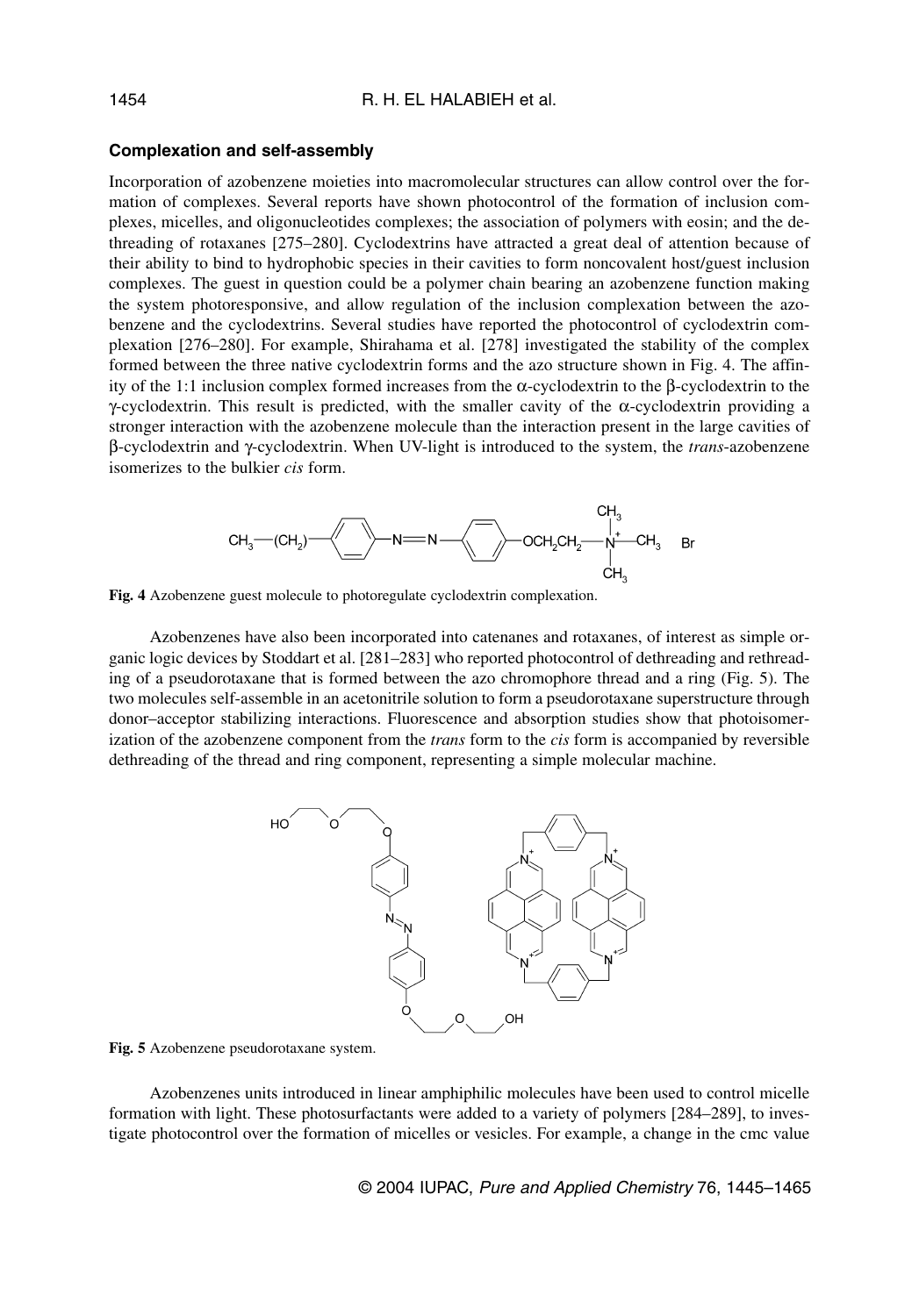upon photoisomerization has been reported for micelles, which also adopt much smaller size when the solution is irradiated with UV-light, due to the more polar nature of the *cis* form of the surfactant [285]. Komiyama et al. have reported the photocontrol of oligonucleotide self-assembly by introducing azobenzene units into the chains [290–296]. The azobenzene's presence has been shown not to disrupt the stability of either the backbone or the nucleic acid bases, but the duplexes containing a *trans*azobenzene are more stable than those containing a *cis*-azobenzene, with marked difference in melting curves for the *trans* and *cis* complexes. In all cases, the melting point  $(T<sub>m</sub>)$  of the duplexes decreases significantly upon isomerization, reaching a maximum difference between *trans-* and *cis*-isomer of 40 °C [293]. Circular dichroism studies show that the nonplanar structure of the *cis*-azobenzene is unfavorable for intercalation into oligonucleotide duplexes, making the duplex unstable due to steric hindrance. Triple-helix complex formation has also been reported [293,297], to show the same general characteristic behavior as the duplexes. Hence, photosensitive oligonucleotides have been successfully synthesized, and regulation of the complex formation and dissociation was achieved by irradiation. Similarly, photocontrol of the association and assembly of various aromatic systems bearing azobenzene moieties with fluorescent eosin has been investigated [298–299]. For example, bipyridinium functionalized with azobenzene exhibits an association constant with eosin in the *cis* form that is 12 times greater than in the *trans* form [298]. In fact, absorption measurements show that the isomerization can even cause the formation of the complex; the larger dipole moment of the *cis-*azobenzene participates in the stabilization of the charge-transfer complex between eosin and the bipyridium unit.

#### **Photoregulation of biochemical activity**

Polypeptides are appealing candidates for azobenzene incorporation, to try and gain photocontrol over their α-helix and β-sheet structures [300]. Several studies have reported the reversible destruction of order in this secondary structure [300–302], the reversible switching between left- and right-handed helices [303,304] or the reversible control of the excess of one-handedness over the other [305–308]. Reversible chiro-optical properties have also been reported in low-molecular-weight azo species [309], where *trans*- to *cis*-isomerization of the azobenzene unit led to an optical activity switching efficiency of 90 %. Incorporating azobenzene moieties into various selective membranes has proved to be a successful method to photomodulate the opening and closing of the pores, and has provided a good control over the ionic fluxes through them [310,313]. Sata et al. observed that changes in the polarity upon isomerization of an azobenzene moiety incorporated within a membrane caused changes in the pore size of the membrane [314]. The transport number of various ions across this membrane also increased significantly when photoisomerization occurred. Kokube at al. [315] used the planar bilayer lipid membrane of soybean lecithin as their system. Compared to a full activity of *trans*-azobenzene, the *cis*-azobenzene system produced no detectable current, which indicated obstruction of the channel. The fact that the ion permeation can be highly dependent on subtle changes in supramolecular assemblies was also demonstrated by Hurst et al. [316]. The *trans-* to *cis*-photoisomerization caused a five-fold increase in the transmembrane diffusion of  $K^+$  ions at 40 °C due to disruption of the bilayer membrane and opening of an ion-gate channel.

The ionic flux dependence on the transition temperature was extensively investigated by Yonezawa et al. [317–319]. They incorporated 8A5 molecules (Fig. 6) into liposomes membranes and studied the  $K^+$  permeation changes upon isomerization at different temperatures. The permeation coefficient was highest in the *cis* form near the transition temperature. The *cis*-isomer of the 8A5 molecules



**Fig. 6** 8A5 azobenzene amphiphile used to photoregulate liposome membranes.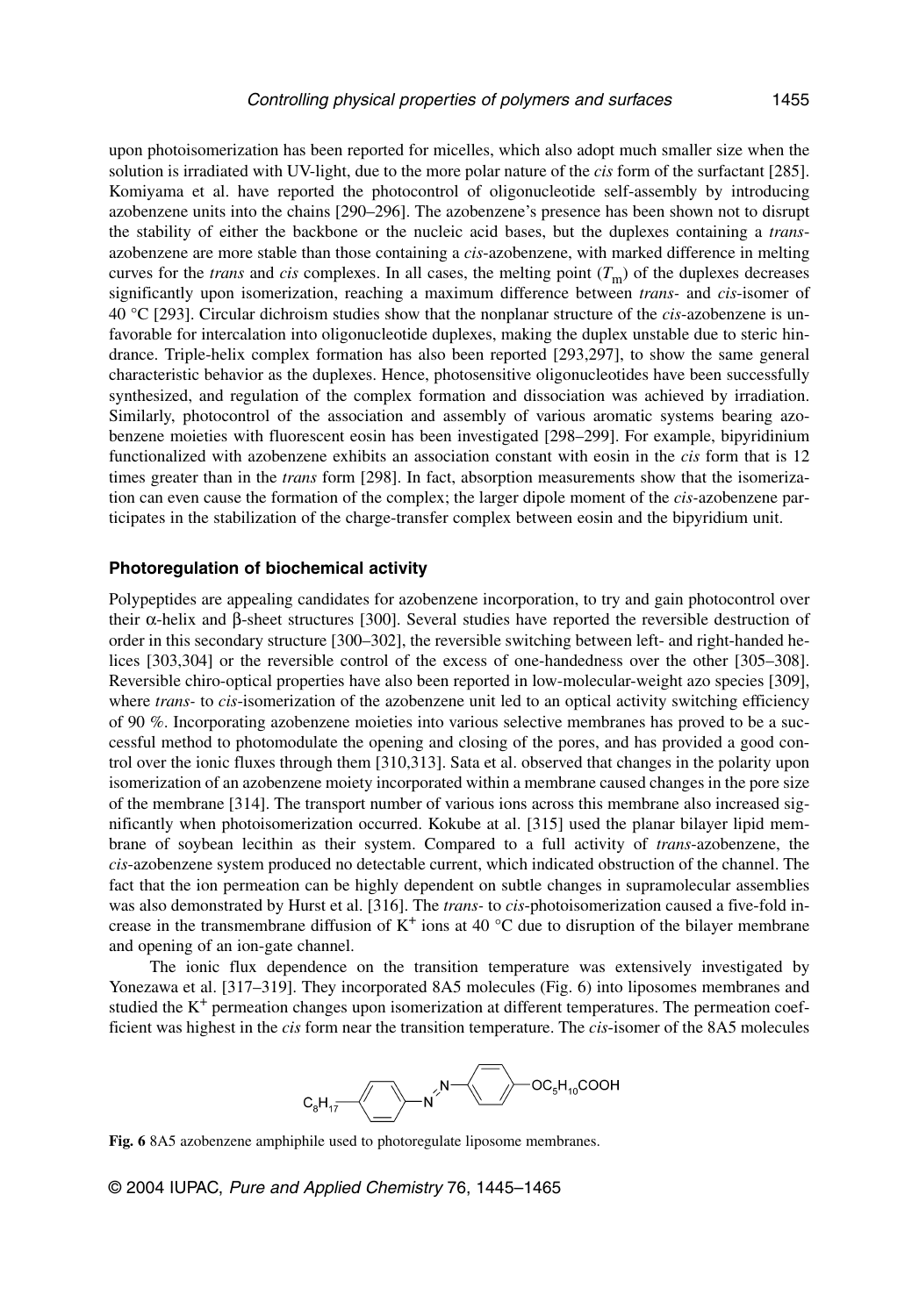occupies more volume than the *trans* form and increases the phase-separation boundaries at the transition temperatures, expanding the pores within the membrane and enhancing the  $K^+$  permeation.

Finally, gramicidin A ion channels were photomodulated when azobenzene moieties were introduced (Fig. 7). Gramicidin A is a naturally occurring 15 amino acid polypeptide consisting of an alternating sequence of D- and L-amino acids. In an ordered amphiphilic environment like micelles, lipid vesicles, or lipid bilayers, it adopts a single helical dimer structure [320]. This dimer has the shape of a cylinder large enough to accommodate the passage of ions such as  $Na<sup>+</sup>$  or  $K<sup>+</sup>$ , constituting an ion channel. Controlling the gating of gramicidin A by the photoisomerization of azobenzenes covalently attached at the mouth of this ion channel provided control over the ion flux passing through the membrane. The *cis*-azobenzene, having a larger dipole moment than the *trans* form, increases the conductance of the channel [321,322]. Photomodulation of gramicidin A channel formation was also achieved [323]. Isomerization studies of photoswitchable gramicidin A were investigated before and after incorporation of the ion channel into the bilayer lipid membranes. The more polar *cis*-isomer of the azobenzene moiety increases the  $Na<sup>+</sup>$  ion concentration enhancing the conductance of the membrane. If irradiation was carried out before introducing the ion channel into the membrane, the *cis*-azogramicidin A is far more conducting than the *trans* form [323]. Hence, the combination of an azobenzene with these ion channels proved successful in photoswitching the ion permeability across lipid membranes.



**Fig. 7** Azobenzene-containing gramicidin protein as a photoswitchable ion channel.

Lastly, photocontrol of enzyme activity is also available, as there exist several methods to photoregulate an enzyme's activity by acting as inhibitors for the enzyme active site in one of their conformations. Willner recently published a comprehensive review of the photocontrol of enzyme properties [324]. Generally speaking, azobenzene modified enzymes can be divided into two classes: inhibitors and catalysts. Abell showed that the *cis*-isomer of azobenzene α-chymotrypsin is more inhibiting than the *trans* form [325,326]. This activity difference was suggested to be due to differences in the polarity between the two isomers. The modulation of proteolytic enzyme activity by means of a photochromic inhibitor was also investigated [327], where the *cis* form inhibits the enzyme activity less than the *trans* form. This observation was accounted for by the fact that the two amino groups are closer to each other in the *cis-*isomer than they are in the *trans*-isomer. This configurational state hampers the inhibiting activity of the enzyme. The incorporation site of the azobenzene moiety in a particular enzyme plays an important role in the effect that photomodulation has on enzyme activity. Hamachi et al. [328] varied the position of the azobenzene moiety in ribonuclease and observed that the closer the azobenzene is to the active site of the enzyme, the more efficient is the control over the photoresponse. This observation was also reported by Sisido et al. [329] for the photocontrol of horseradish peroxidase activity. Similarly to inhibitors, catalytic enzymes are affected by the shape and polarity changes of the azobenzene part upon photoisomerization. Configurational changes of the α-chymotrypsin make the *cis* form less active than the *trans* form toward hydrolysis of *p*-nitrophenyl acetate [330].

## **CONCLUSION**

Azobenzene chromophores can be incorporated successfully into a variety of interesting systems (polyelectrolytes, inorganics, surfaces, and biopolymers) to allow reversible control of a variety of physical and chemical properties with light. In many cases, large changes can be effected quickly with light after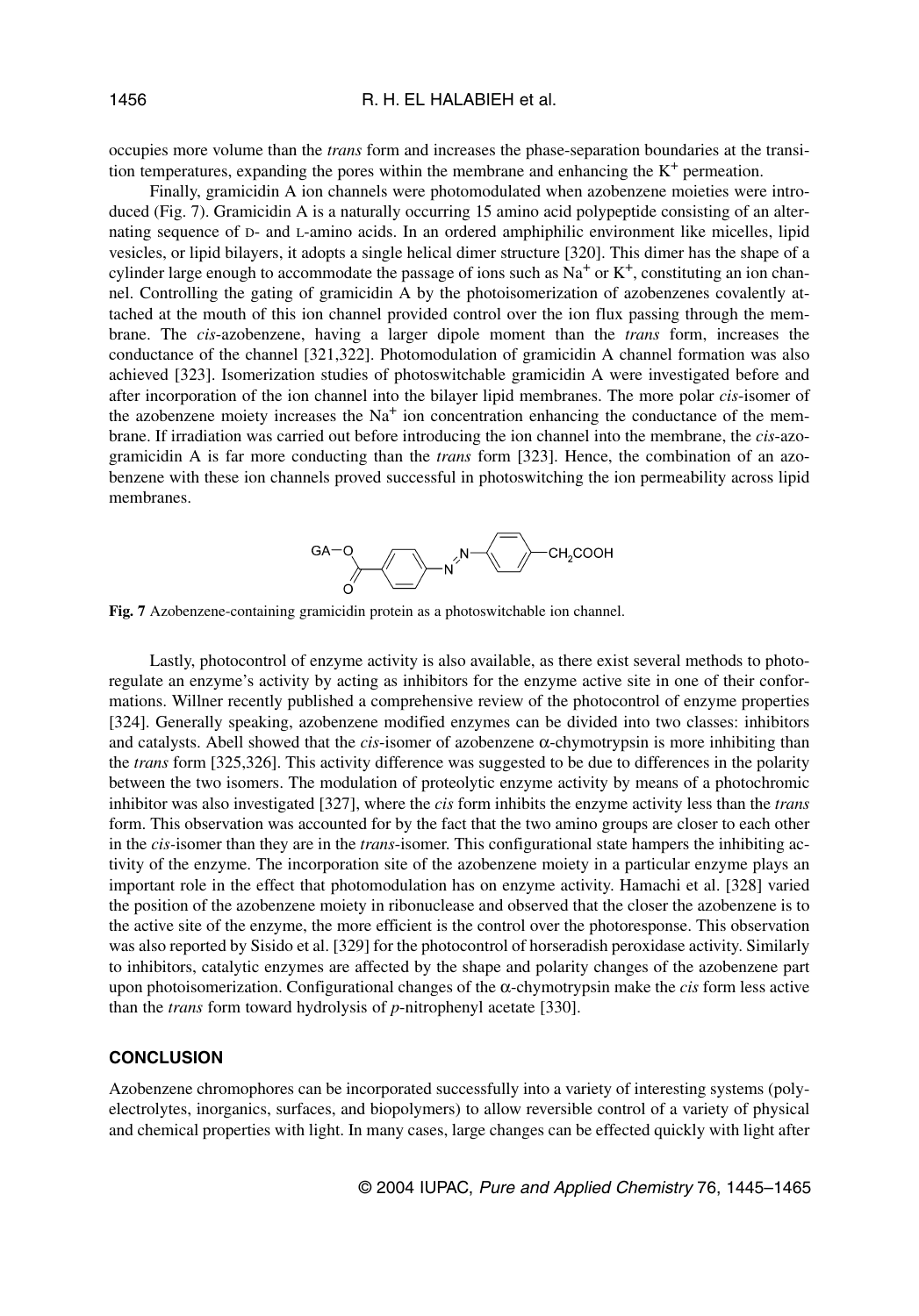even a modest incorporation of the chromophore, as the geometric effects of the isomerization can be amplified in the host, or set off a cascade of secondary photochemical and photophysical response.

# **REFERENCES**

- 1. H. Zollinger. *Azo and Diazo Chemistry*, Interscience, New York (1961).
- 2. H. Zollinger. *Colour Chemistry. Synthesis, Properties, and Applications of Organic Dyes*, VCH, Weinheim (1987).
- 3. S. Kwolek, P. Morgan, J. Schaefgen. *Encyclopedia of Polymer Science and Engineering*; Vol. 9, p. 1, John Wiley, New York (1985).
- 4. G. Möhlmann and C. van der Vorst. *Side Chain Liquid Crystal Polymers*, C. Mcardle (Ed.), Chap. 12, Plenum and Hall, Glasgow (1989).
- 5. D. M. Burland, R. D. Miller, C. A. Walsh. *Chem. Rev*. **94**, 31 (1994).
- 6. L. R. Dalton, A. W. Harper, R. Ghosn, W. H. Steier, M. Ziari, H. Fetterman, Y. Shi, R. V. Mustacich, A. Jen, K. Y. Shea. *Chem. Mater.* **7**, 1060 (1995).
- 7. H. Rau. *Photochemistry and Photophysics*, Vol. 9, J. F. Rabek (Ed.), Chap. 4, CRC Press, Boca Ratan (1990).
- 8. H. Rau. *Photochromism: Molecules and Systems*, H. Dürr (Ed.), Chap. 4, Elsevier, New York (1990).
- 9. S. Yitzchaik and T. Marks. *J. Acc. Chem. Res*. **29**, 197 (1996).
- 10. D. Levy and L. Esquivias. *Adv. Mater.* **7**, 120 (1995).
- 11. I. Willner and S. Rubin. *Angew. Chem., Int. Ed. Engl*. **35**, 367 (1996).
- 12. B. Gallot, M. Fafiotte, A. Fissi, O. Pieroni. *Macromol. Chem. Rapid Commun*. **17**, 493 (1996).
- 13. M. Sisido, Y. Ishikawa, M. Harada, K. Itoh. *Macromolecules* **24**, 3999 (1991).
- 14. S. Shinkai, T. Minami, Y. Kusano, O. Manabe. *J. Am. Chem. Soc*. **105**, 1851 (1983).
- 15. J. Jung, C. Takehisa, Y. Sakata, T. Kaneda. *Chem. Lett*. 147 (1996).
- 16. H. Yamamura, H. Kawai, T. Yotsuya, T. Higuchi, Y. Butsugan, S. Araki, M. Kawai, K. Fujita. *Chem. Lett*. 799 (1996).
- 17. X. Liu, D. Bruce, I. Manners. *Chem. Commun*. 289 (1997).
- 18. H. Mekelburger, K. Rissanen, F. Vögtle. *Chem. Ber*. **126**, 1161 (1993).
- 19. D. Junge and D. McGrath. *Chem. Commun*. 857 (1997).
- 20. S. Chen, J. Mastrangelo, H. Shi, T. Blanton, A. Bashir-Hashemi. *Macromolecules* **30**, 93 (1997).
- 21. S. Chen, J. C. Mastrangelo, A. Bashir-Hashemi, J. Li, N. Gelber. *Macromolecules* **28**, 7775 (1995).
- 22. A. Singh, J. Das, N. Majumdar. *J. Am. Chem. Soc*. **118**, 6185 (1996).
- 23. W. Andreoni, A. Curioni, K. Holczer, K. Prassides, M. Keshavarz-K., J. Hummelen, F. Wudl. *J. Am. Chem. Soc*. **118**, 11335 (1996).
- 24. C. Bellavia-Lund and F. Wudl. *J. Am. Chem. Soc*. **119**, 943 (1997).
- 25. M. Matsui, H. Nakagawa, B. Joglekar, K. Shibata, H. Muramatsu, Y. Abe, M. Kaneko. *Liquid Crystals* **21**, 669 (1996).
- 26. Y. Dirix, T. Tervoort, C*.* Bastiaansen. *Macromolecules* **30**, 2175 (1997).
- 27. X. Meng, A. Natansohn, P. Rochon. *Polymer* **38**, 2677 (1997).
- 28. M. A. Omar. *Elementary Solid State Physics*, Chap. 8, Addison Wesley, London (1974).
- 29. N. Nemoto, F. Miyata, J. Abe, M. Hasegawa, Y. Shirai. *Macromolecules* **29**, 2365 (1996).
- 30. K. Iimura, N. Koide, M. Takeda. *Macromol. Chem*. **182**, 2563 (1981).
- 31. A. V. Tenkovtsev, O. N. Piraner, A. Y. Bilibin. *Macromol. Chem*. **192**, 1275 (1991).
- 32. H. Mensinger, A. Biswas, H. Poths. *Macromolecules* **25**, 3156 (1992).
- 33. P. Rochon and A. Natansohn. *Can. J. Chem.* **79**, 1093 (2001).
- 34. A. Akella, S. L. Sochova, L. Hesselink. *Opt. Lett.* **22**, 919 (1997).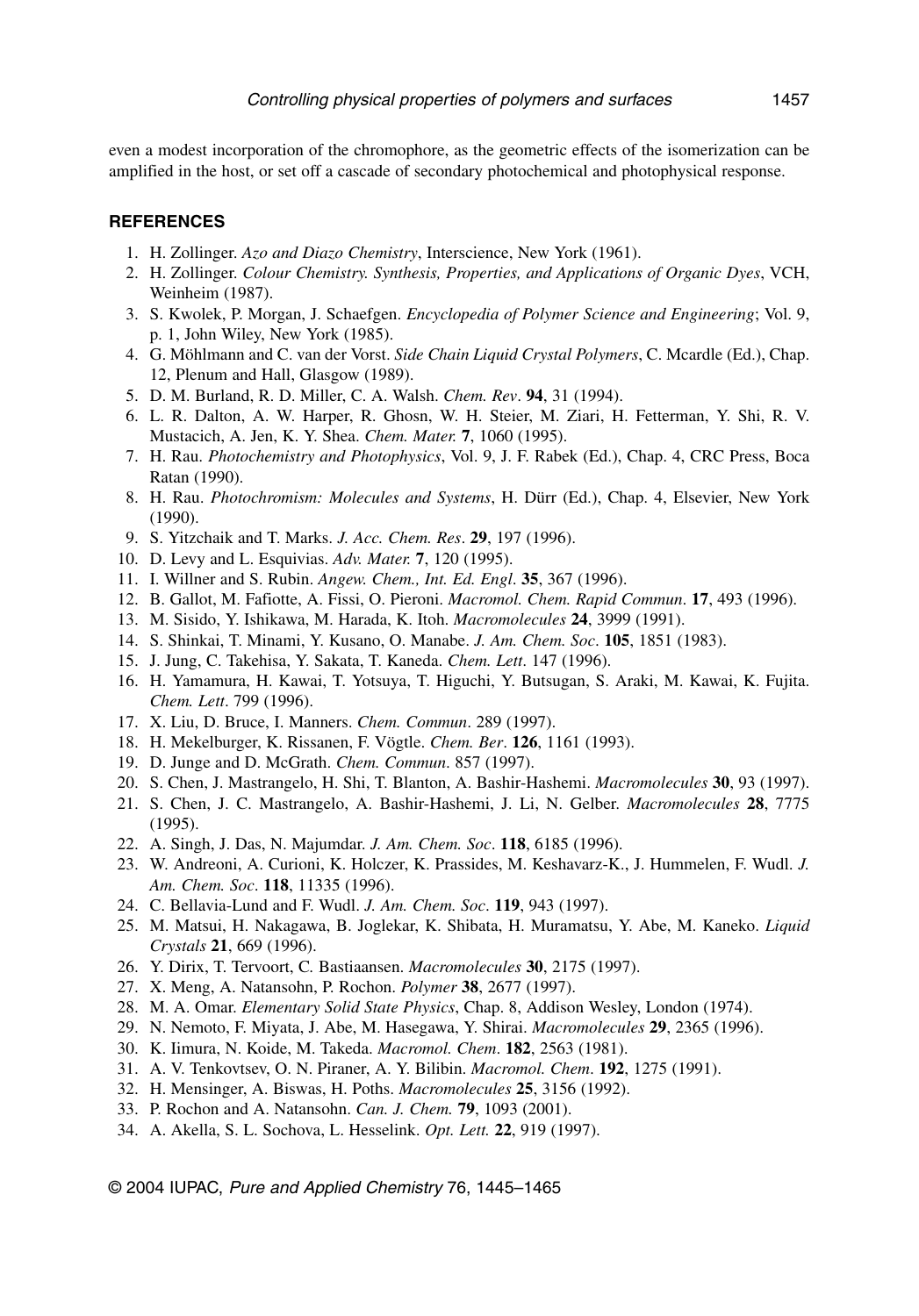- 35. P. H. Rassmussem, P. S. Ramanujam, S. Hvilsted, R. H. Berg. *J. Am. Chem. Soc.* **121**, 4738 (1999).
- 36. N. Viswanathan, S. Balasubramanian, L. Li, S. Tripathy, J. Kumar. *Jpn. J. Appl. Phys*. **38**, 5928 (1999).
- 37. P. Lefin, C. Fiorini, J. Nunzi. *Pure Appl. Opt.* **7**, 71 (1998).
- 38. A. Natansohn, C. L. Callender, L. Robitaille, P. Rochon. *Appl. Phys. Lett.* **71**, 1008 (1997).
- 39. K. Ichimura. *Chem. Rev.* **100**, 1847 (2000).
- 40. T. Ubukata, T. Seki, K. Ichimura. *Mol. Cryst. Liq. Cryst. Sci. Technol., Sect. A* **345**, 281 (2000).
- 41. M. Nakagawa and K. Ichimura. *Mol. Cryst. Liq. Cryst. Sci. Technol., Sect. A* **345**, 275 (2000).
- 42. T. Ubukata, T. Seki, S. Morino, K. Ichimura. *J. Phys. Chem. B* **104**, 4148 (2000).
- 43. T. Ubukata, T. Seki, K. Ichimura. *J. Phys. Chem. B* **104**, 4141 (2000).
- 44. T. Ubukata, T. Seki, K. Ichimura. *Macromol. Symp.* **137**, 25 (1999).
- 45. T. Ubukata, S. Morino, T. Seki, K. Ichimura. *Chem. Lett.* **1**, 71 (1998).
- 46. M. Ueda, K. Kudo, K. Ichimura. *Isr. J. Chem*. **36**, 371 (1997).
- 47. J. Ikeda and A. Kanazawa. *Bull. Chem. Soc. Jpn*. **73**, 1715 (2000).
- 48. T. Yamamoto, A. Ohasi, S. Yoneyama, M. Hasegawa, O. Tsutsumi, A. Kanazawa, T. Shiono, T. Ikeda. *J. Phys. Chem. B* **105**, 2308 (2001).
- 49. D. R. Reddy and B. G. Maiya. *Chem. Commun.* 117 (2001).
- 50. S. Ysuchiya. *J. Am. Chem. Soc.* **121**, 48 (1999).
- 51. K. Kimura, R. Mizutani, T. Suzuki, M. Yokoyama. *J. Inclusion Phenom. Mol. Recognit. Chem.* **32**, 295 (1998).
- 52. H. Tokuhisa, M. Yokoyama, K. Kimura. *J. Mater. Chem.* **8**, 889 (1998).
- 53. I. Mita, K. Horie, K. Hirao. *Macromolecules* **22**, 558 (1989).
- 54. T. Naito, K. Horie, I. Mita. *Polym. J*. **23**, 809 (1991).
- 55. G. M. Wyman. *Chem. Rev*. **55**, 625 (1955).
- 56. D. Ross and J. Blanc. *Photochromism*, G. Brown (Ed.), Interscience, New York (1971).
- 57. G. Kumar and D. Neckers. *Chem. Rev*. **89**, 1915 (1989).
- 58. E. Hecht and A. Zajek. *Optics*, Addison Wesley, London (1974).
- 59. G. Reynolds, J. DeVelis, G. Parrent, B. Thompson. *Physical Optics*, SPIE Press, Washington, DC (1989).
- 60. D. Gegiou, K. A. Muszkat, E. Fischer. *J. Am. Chem. Soc*. **90**, 390 (1968).
- 61. D. Shin and D. G. Whitten. *J. Am. Chem. Soc*. **110**, 5206 (1988).
- 62. A. Altomare, F. Ciardelli, N. Tirelli, R. Solaro. *Macromolecules* **30**, 1298 (1997).
- 63. C. Angeli, R. Cimiraglia, H. Hofmann. *Chem. Phys. Lett*. **259**, 276 (1996).
- 64. B. Jursic. *Chem. Phys. Lett*. **261**, 13 (1996).
- 65. T. Kobayashi, E. O. Degenkolb, P. M. Rentzepis. *J. Phys. Chem*. **83**, 2431 (1979).
- 66. I. Lednev, T. Ye, R. Hester, J. Moore. *J. Phys. Chem*. **100**, 13338 (1996).
- 67. D. Tabek and H. Morawetz. *Macromolecules* **3**, 403 (1970).
- 68. M. Ueda, H. Kim, T. Ikeda, K. Ichimura. *Chem. Mater*. **4**, 1229 (1992).
- 69. Y. Morishima, M. Tsuji, M. Seki, M. Kamachi. *Macromolecules* **26**, 3299 (1993).
- 70. M. Ueda, H. Kim, T. Ikeda, K. Ichimura. *J. Non-Crystalline Solids* **163**, 125 (1993).
- 71. L. Angiolini, D. Caretti, C. Carlini. *J. Polym. Sci. A* **32**, 1159 (1994).
- 72. H. Haitjema, Y. Tan, G. Challa. *Macromolecules* **28**, 2783 (1995).
- 73. A. M. Sanchez and R. H. de Rossi. *J. Org. Chem*. **60**, 2974 (1995).
- 74. N. Böhm, A. Materny, W. Kiefer, M. Müller, G. Schottner. *Macromolecules* **29**, 2599 (1996).
- 75. C. Barrett, A. Natansohn, P. Rochon. *Macromolecules* **27**, 4781 (1994).
- 76. C. Barrett, A. Natansohn, P. Rochon. *Chem. Mater*. **7**, 899 (1995).
- 77. E. Fischer. *J. Phys. Chem*. **71**, 3704 (1967).
- 78. H. Rau, G. Greiner, G. Gauglitz, H. Meier. *J. Phys. Chem*. **94**, 6523 (1990).
- 79. C. S. Paik and H. Morawetz. *Macromolecules* **5**, 171 (1972).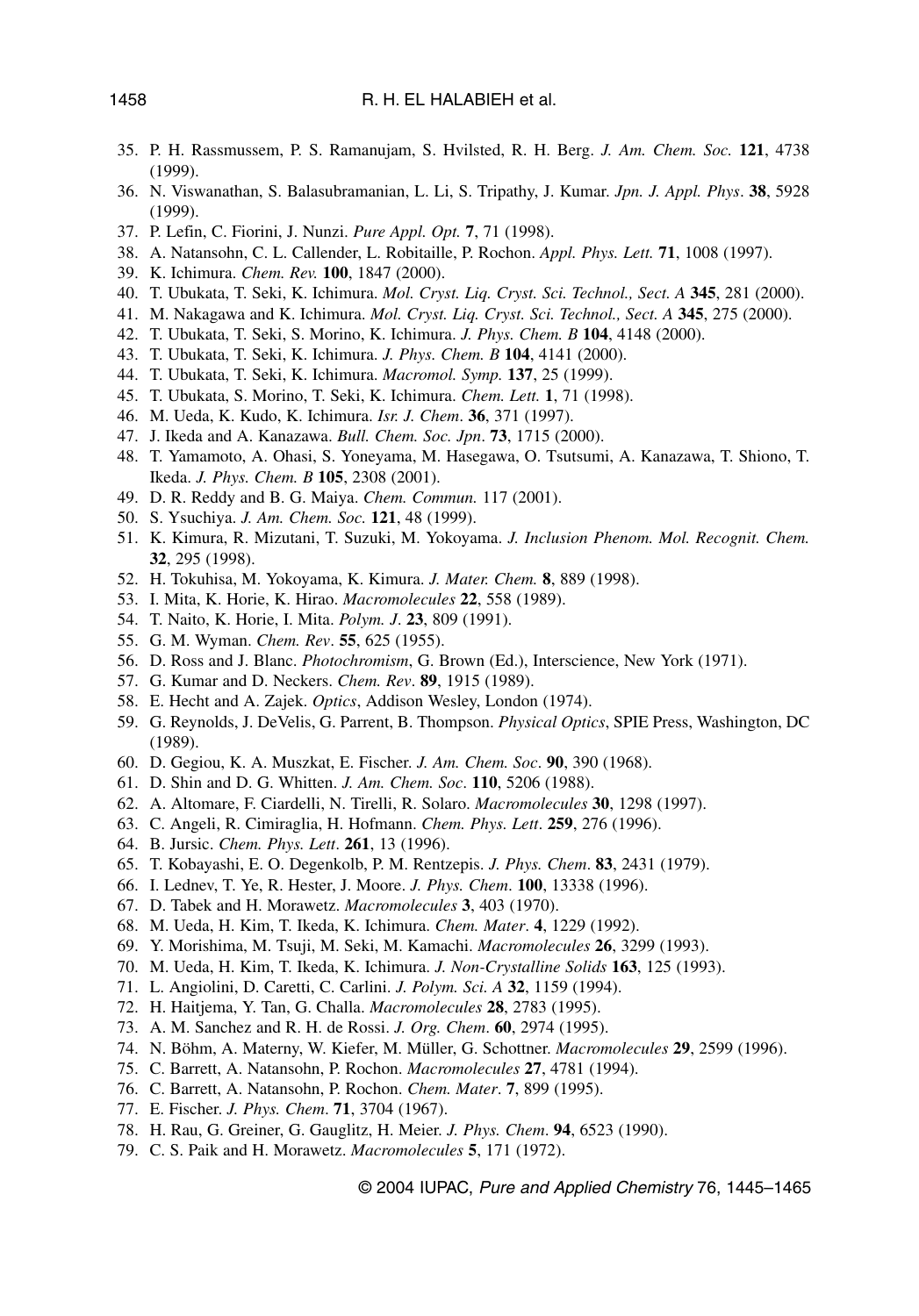- 80. A. Altomare, R. Solaro, L. Angiolini, D. Caretti, C. Carlini. *Polymer* **36**, 3819 (1995).
- 81. G. Gabor and E*.* Fischer. *J. Phys. Chem*. **75**, 581 (1971).
- 82. C. D. Eisenbach. *Macromol. Chem. Rapid Commun*. **1**, 287 (1980).
- 83. Z. Liu, K. Hashimoto, A. Fujishima. *Chem. Phys. Lett*. **185**, 501 (1991).
- 84. Z. Liu, K. Morigaki, T. Enomoto, A. Fujishima. *J. Phys. Chem*. **96**, 1875 (1992).
- 85. S. R. Hair, G. A. Taylor, L. W. Schultz. *J. Chem. Ed*. **67**, 709 (1990).
- 86. P. L. Beltrame, E. D. Paglia, A. Castelli, G. F. Tantardini, A. Seves, B. Marcandalli. *J. Appl. Polym. Sci*. **49**, 2235 (1993).
- 87. S. Malkin and E. Fischer. *J. Phys. Chem*. **66**, 2482 (1962).
- 88. W. J. Priest and M. M. Sifain. *J. Polym. Sci. A* **9**, 3161 (1971).
- 89. Y. Shen and H. Rau. *Macromol. Chem*. **192**, 945 (1991).
- 90. M. Sato, T. Kinoshita, A. Takizawa, Y*.* Tsujita. *Macromolecules* **21**, 1612 (1988).
- 91. I. Dunkin, A. Gittinger, D. Sherrington, P. Whittaker. *J. Chem. Soc., Perkin Trans. 2* 1837 (1996).
- 92. J. J. Effing and J. C. T. Kwak. *Angew. Chem., Int. Ed. Engl*. **34**, 88 (1995).
- 93. H. Yamamoto, A. Nishida, T. Takimoto, A. Nagai. *J. Polym. Sci. A* **28**, 67 (1990).
- 94. K. Arai and Y. Kawabata. *Macromol. Chem. Rapid Commun*. **16**, 875 (1995).
- 95. T. D. Ebralidze and A. N. Mumladze. *Appl. Opt.* **29**, 446 (1990).
- 96. K. Kano, Y. Tanaka, T. Ogawa, M. Shimomura, T. Kunitake. *Chem. Lett*. 421 (1980).
- 97. M. Nanasawa, Y. Horikago, M. Hirai. *Polym. Bull*. **35**, 103 (1995).
- 98. F. Würthner and J. Rebek. *Angew. Chem., Int. Ed. Engl.* **34**, 446 (1995).
- 99. L. Angiolini, D. Caretti, C. Carlini, E. Salatelli. *Macromol. Chem*. **196**, 2737 (1995).
- 100. J. Chen, J. Gao, Z. Wang. *J. Polym. Sci. A* **35**, 9 (1997).
- 101. A. Bhatnager, J. Mueller, D. J. Osborn, T. L. Martine, J. Wirtz, D. K. Mohanty. *Polymer* **36**, 3019 (1995).
- 102. M. Ghedini, D. Pucci, G. Calogero, F. Barigelletti. *Chem. Phys. Lett*. **267**, 341 (1997).
- 103. M. Leitner, R. Ruhmann, J. Springer. *Macromol. Chem*. **197**, 237 (1996).
- 104. J. Otsuki, K. Sato, M. Tsujino, N. Okuda, K. Araki, M. Senu. *Chem. Lett*. 847 (1996).
- 105. I. Willner and B. Willner. *Adv. Mater*. **4**, 351 (1997).
- 106. H. Tokuhisa, M. Yokoyama, K. Kimura. *Macromolecules* **27**, 1842 (1994).
- 107. H. Tokuhisa, M. Yokoyama, K. Kimura. *Bull. Chem. Soc. Jpn*. **69**, 2123 (1996).
- 108. I. Decker, J. Petit, D. Delabouglise. *Chem. Commun*. 833 (1997).
- 109. L. Lien, D. Jaikaran, Z. Zhang, G. Woolley. *J. Am. Chem. Soc*. **118**, 12222 (1996).
- 110. M. Sisido, Y. Ishikawa, K. Itoh, S. Tazuke. *Macromolecules* **28**, 4981 (1995).
- 111. M. Higuchi, N. Minoura, T. Kinoshita. *Macromolecules* **29**, 4680 (1996).
- 112. A. Fissi, O. Pieroni, E. Balestreri, C. Amato, S. Make. *Macromolecules* **24**, 3993 (1991).
- 113. M. Müller and R. Zentel. *Macromolecules* **27**, 4404 (1994).
- 114. G. Maxein and R. Zentel. *Macromolecules* **28**, 8438 (1995).
- 115. M. Müller and R. Zentel. *Macromolecules* **29**, 1609 (1996).
- 116. K. Anderle, R. Birenheide, M. Eich, J. H. Wendorff. *Macromol. Chem. Rapid Commun*. **10**, 477 (1989).
- 117. J. Stumpe, L. Muller, D. Kreysig, G. Hauck, H. D. Koswig, R. Ruhmann, J. Rubner. *Macromol. Chem. Rapid Commun*. **12**, 81 (1991).
- 118. U. Wiesner, N. Reynolds, C. Boeffel, H. W. Spiess. *Macromol. Chem. Rapid Commun*. **12**, 457 (1991).
- 119. H. Narisawa, R. Kishi, M. Sisido. *Macromol. Chem*. **196**, 1419 (1995).
- 120. S. Hvilsted, F. Andruzzi, C. Kulinna, H. Siesler, P. Ramanujam. *Macromolecules* **28**, 2172 (1995).
- 121. T. Ikeda, S. Horiuchi, D. Karanjit, S. Kurihara, S. Tazuke. *Macromolecules* **23**, 42 (1990).
- 122. T. Hayashi, H. Kawakami, Y. Doke, A. Tsuchida, Y. Onogi, M. Yamamoto. *Eur. Polym. J*. **31**, 23 (1995).
- 123. T. Ikeda and O. Tsutsumi. *Science* **268**, 1873 (1995).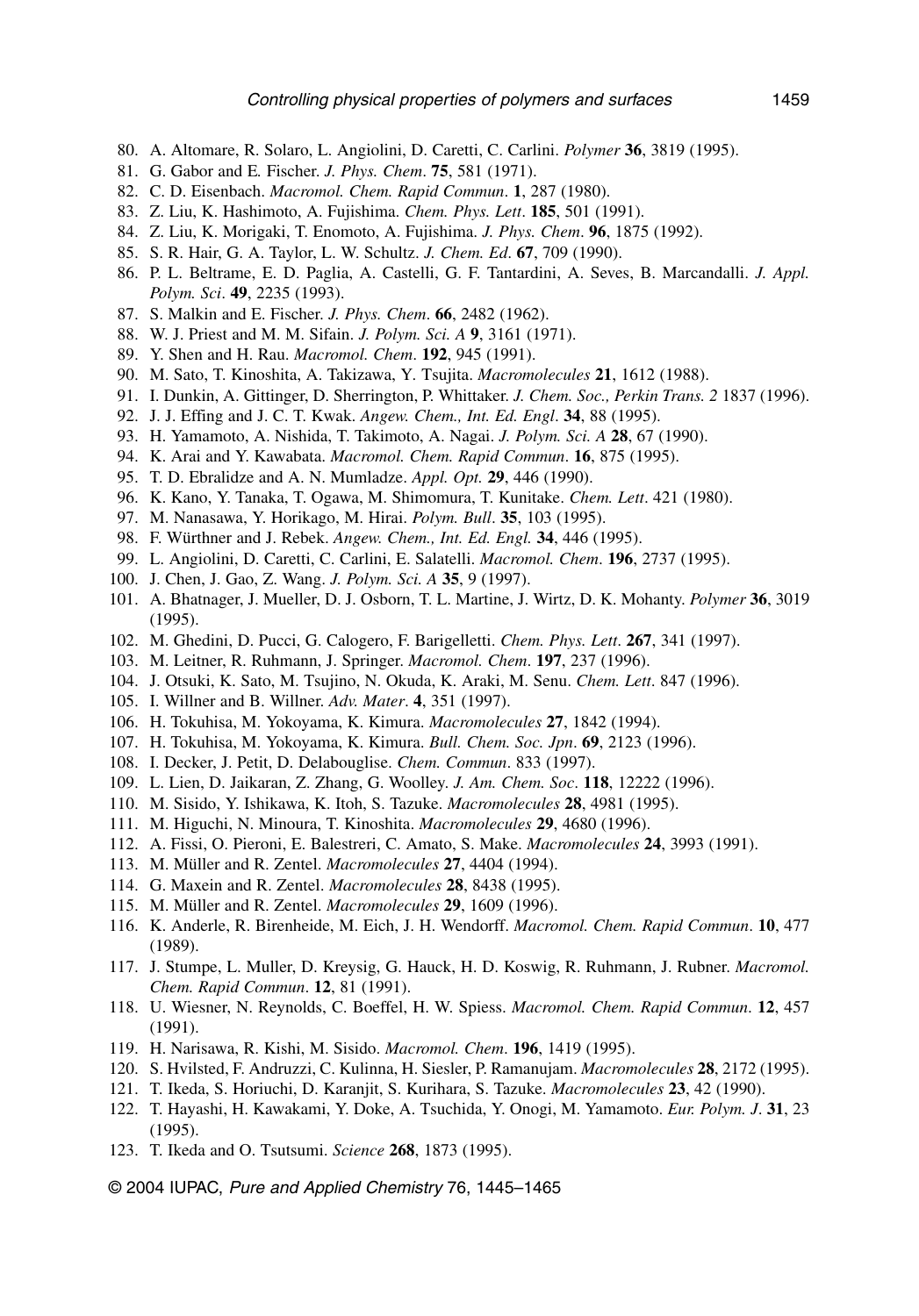- 124. T. Kata, N. Hirota, A. Fujishima, J. M. J. Fréchet. *J. Polym. Sci. A* **34**, 57 (1996).
- 125. O. Tsutsumi, T. Shiono, T. Ikeda, G. Galli. *J. Phys. Chem. B* **101**, 1332 (1997).
- 126. A. Shishido, O. Tsutsumi, A. Kanazawa, T. Shiono, T. Ikeda, N. Tamai. *J. Phys. Chem. B* **101**, 2806 (1997).
- 127. W. Gibbons, P. Shannon, S. Sun, B. Swetlin. *Nature* **351**, 49 (1991).
- 128. T. Ikeda, T. Sasaki, K. Ichimura. *Nature* **361**, 428 (1993).
- 129. S. V. Shilov, S. Okretic, H. W. Siesler, R. Zentel, T. Oge. *Macromol. Chem. Rapid Commun*. **16**, 125 (1995).
- 130. T. Öge and R. Zentel. *Macromol. Chem*. **197**, 1805 (1996).
- 131. B. Fischer, C. Thieme, T. Fischer, F. Kremer, T. Öge, R. Zentel. *Liquid Crystals* **22**, 65 (1997).
- 132. H. Menzel and M. L. Hallensleben. *Polym. Bull*. **27**, 89 (1991).
- 133. H. Menzel, B. Weichart, M. L. Hallensleben. *Polym. Bull*. **28**, 637 (1992).
- 134. Y. Sasaki, Y. Suzuki, Y. Tomioka, T. Ishibashi. *Langmuir* **12**, 4173 (1996).
- 135. J. Stumpe, T. Fischer, H. Menzel. *Macromolecules* **29**, 2831 (1996).
- 136. M. Matsumoto, H. Tachibana, F. Sato, S. Terrettaz. *J. Phys. Chem. B* **101**, 702 (1997).
- 137. S. Yokoyama, M. Kakimoto, Y. Imai. *Langmuir* **9**, 1086 (1993).
- 138. H. Menzel. *Macromolecules* **26**, 6226 (1993).
- 139. H. Menzel, M. L. Hallensleben, A. Schmidt, W. Knoll, T. Fischer, J. Stumpe. *Macromolecules* **26**, 3644 (1993).
- 140. R. Wang, T. Iyoda, K. Hashimoto, A. Fujishima. *J. Phys. Chem.* **99**, 3352 (1995).
- 141. R. Naujok, H. Paul, R. Corn. *J. Phys. Chem*. **100**, 10497 (1996).
- 142. R. Wang, L. Jiang, T. Iyoda, D. Tryk, K. Hashimoto, A. Fujishima. *Langmuir* **12**, 2052 (1996).
- 143. T. Fischer, R. Ruhmann, A. Seeboth. *J. Chem. Soc., Perkin Trans. 2* 1087 (1996).
- 144. S. Yokoyama, M. Kakimoto, Y. Imai. *Thin Solid Films* **242**, 183 (1994).
- 145. Z. Sekkat, J. Wood, Y. Geerts, W. Knoll. *Langmuir* **11**, 2856 (1995).
- 146. M. Büchel, Z. Sekkat, S. Paul, B. Weichart, H. Menzel, W. Knoll. *Langmuir* **11**, 4460 (1995).
- 147. M. Lahav, K. Ranjit, E. Katz, I. Willner. *Chem. Commun*. 259 (1997).
- 148. K. Ranjit, S. Marx-Tibbon, I. Ben-Dov, I. Willner. *Angew. Chem., Int. Ed. Engl*. **36**, 147 (1997).
- 149. R. C. Ahja, J. Maack, H. Tachibana. *J. Phys. Chem*. **99**, 9229 (1995).
- 150. J. Maack, R. C. Ahuja, H. Tachibana. *J. Phys. Chem*. **99**, 9210 (1995).
- 151. J. Maack, R. C. Ahuja, D. Mobius, H. Tachibana, M. Matsumoto. *Thin Solid Films* **242**, 122 (1994).
- 152. L. Xing and W. Mattice. *Langmuir* **12**, 3024 (1996).
- 153. L. Siewierski, W. Brittain, S. Petrash, M. Foster. *Langmuir* **12**, 5838 (1996).
- 154. K. Ichimura, Y. Suzuki, T. Seki, A. Hosoki, K. Aoki. *Langmuir* **4**, 1214 (1988).
- 155. K. Ichimura, Y. Suzuki, T. Seki, Y. Kawanishi. *Macromol. Chem. Rapid Commun*. **10**, 5 (1989).
- 156. H. Akiyama, M. Momose, K. Ichimura. *Macromolecules* **28**, 288 (1995).
- 157. T. Seki and T. Tamaki. *Chem. Lett*. 1739 (1993).
- 158. Z. Sekkat, J. Wood, Y. Geerts, W. Knoll. *Langmuir* **12**, 2976 (1996).
- 159. T. Seki, R. Fukuda, M. Yokoi, T. Tamaki, K. Ichimura. *Bull. Chem. Soc. Jpn*. **69**, 2375 (1996).
- 160. Y. Shi, W. Steier, L. Yu, M. Chen, L. Dalton. *Appl. Phys. Lett.* **58**, 1131 (1991).
- 161. Z. Sekkat and M. Dumont. *Appl. Phys. B* **53**, 121 (1991).
- 162. Z. Sekkat and M. Dumont. *Appl. Phys. B* **54**, 486 (1992).
- 163. M. Dumont, D. Morichere, Z. Sekkat, Y. Levy. *Proc. SPIE* **1559**, 14 (1991).
- 164. M. Ivanov, T. Todorov, L. Nikolova, N. Tomova, V. Dragostinova. *Appl. Phys. Lett.* **66**, 2174 (1995).
- 165. Z. Sekkat, D. Morichere, M. Dumont, R. Loucif-Saibi, J. A*.* Delaire. *J. Appl. Phys.* **71**, 1543 (1992).
- 166. R. G. Weiss, V. Ramamurthy, G. S. Hammond. *Acc. Chem. Res*. **26**, 530 (1993).
- 167. T. Seki and K. Ichimura. *Photoreactive Org. Thin Films* 487–512 (2002).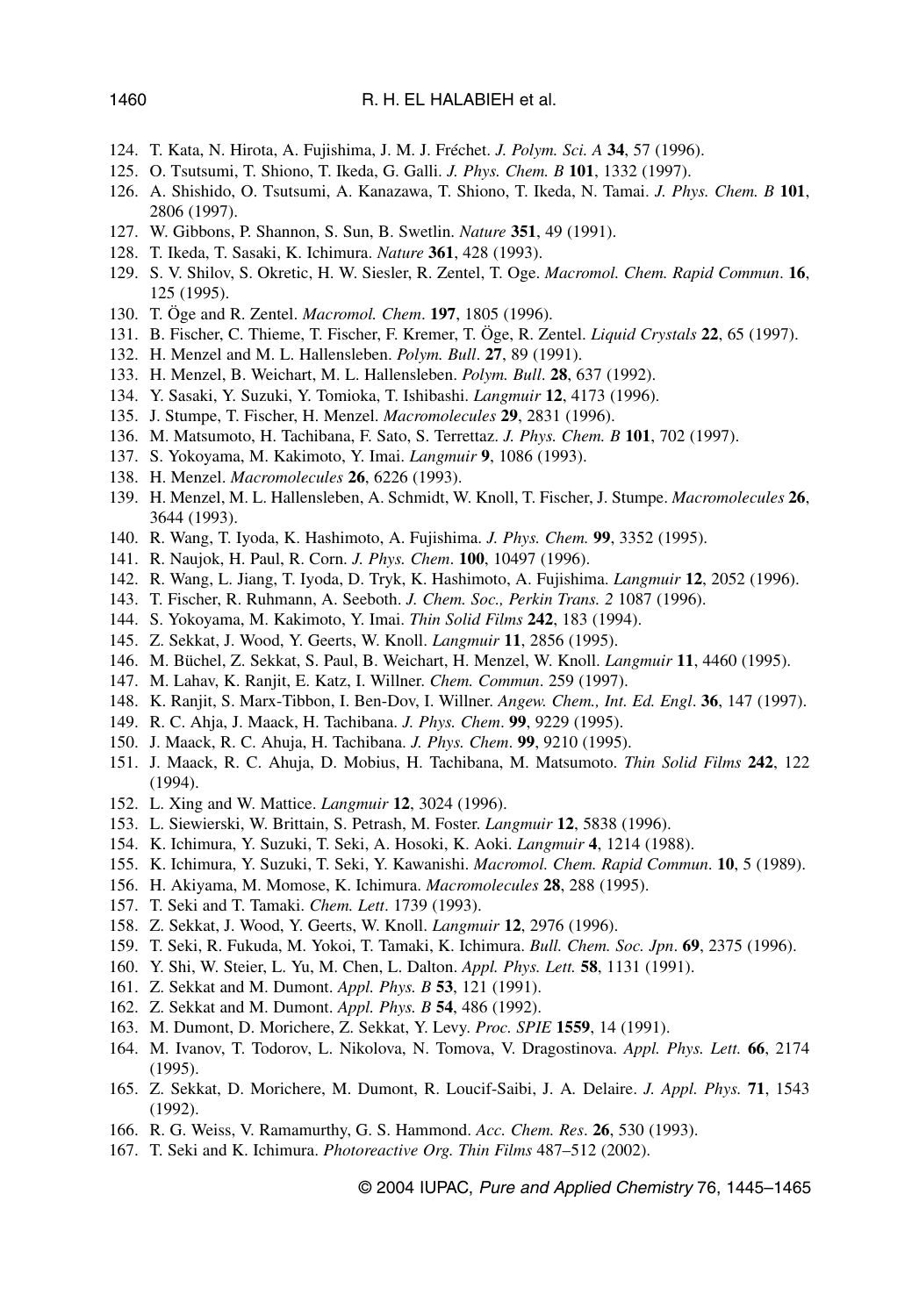- 168. J. R. Silva, F. F. Dall'Agnol, O. N. Oliveira, J. A. Giacometti. *Polymer* **43**, 3753 (2002).
- 169. J. Razna, P. Hodge, D. West, S. Kucharski. *J. Mater. Chem*. **9**, 1693 (1999).
- 170. J. Gu, H. Lu, L. Liu, B. Liang, Y. Chen, Z. Lu. *Supramol. Sci*. **5**, 675 (1998).
- 171. H. Knobloch, S. Katholy, J. Hesse, H. Orendi, D. Prescher, R. Ruhmann, L. Brehmer. *Mater. Sci. Eng., C* **C5** (3,4), 307 (1998).
- 172. T. Seki, M. Sakuragi, Y. Kawanishi, T. Tamaki, R. Fukuda, K. Ichimura, Y. Suzuki. *Langmuir* **9**, 211 (1993).
- 173. P. Uznanski and J. Pecherz. *J. Appl. Polym. Sci.* **86**, 1459 (2002).
- 174. K. Ichimura, M. Momose, K. Kudo, H. Akiyama, N. Ishizuki. *Thin Solid Films* **284–285**, 7, 55 (1996).
- 175. K. Weh, M. Noack, R. Ruhmann, K. Hoffmann, P. Toussaint, J. Caro. *Chem. Eng. Technol*. **21**, 408 (1998).
- 176. L. M. Blinov, M. V. Kozlovsky, M. Ozaki, K. Skarp, K. Yoshino. *J. Appl. Phys*. **84**, 3860 (1998).
- 177. M. Han and K. Ichimura. *Macromolecules* **34**, 90 (2001).
- 178. V. Strehmel, A. Ziegler, M. Rutloh, C. Jung, J. Stumpe, R. Ruhmann, S. Kostromin, M. Wuhn, A. Niklewski, S. Reiss, C. Woll. *Mol. Cryst. Liq. Cryst. Sci. Technol., Sect. A* **368**, 461 (2001).
- 179. Z. Sekkat and W. Knoll. *Photoreactive Org. Thin Films* 107–143 (2002).
- 180. S. D. Evans, S. R. Johnson, H. Ringsdorf, L. M. Williams, H. Wolf. *Langmuir* **14**, 6436 (1998).
- 181. G. Decher and J. D. Hong. *Ber. Bunsen-Ges. Phys. Chem.* **95**, 1430 (1991).
- 182. G. Decher and J. Schmit. *Prog. Colloid Polym. Sci*. **89**, 160 (1992).
- 183. S. Lee, K. Lee, J. Hong. *Langmuir* **19**, 7592 (2003).
- 184. G. Decher. *Science* **277**, 1232 (1997).
- 185. J. He, R. Mosurkal, L. A. Samuelson, L. Li, J. Kumar. *Langmuir* **19**, 2169 (2003).
- 186. L. Grondahl, B. J. Battersby, D. Bryant, M. Trau. *Langmuir* **16**, 9709 (2000).
- 187. H. Tokuhisa and P. T. Hammond. *Adv. Funct. Mater*. **13**, 831 (2003).
- 188. Z. Dai, A. Voigt, E. Donath, H. Mohwald. *Macromol. Rapid Commun*. **22**, 756 (2001).
- 189. C. Tedeschi, F. Caruso, H. Möhwald, S. Kirstein. *J. Am. Chem. Soc*. **122**, 5841 (2000).
- 190. B. Jung, J. Hong, A. Voigt, S. Leporatti, L. Dahne, E. Donath, H. Möhwald. *Colloids Surf., A* **198–200**, 483 (2002).
- 191. O. Mermut and C. J. Barrett. *Analyst* **126**, 1861 (2001).
- 192. R. Steitz, V. Leiner, R. Siebrecht, R. Klitzing. *Colloids Surf., A* **163**, 63 (2000).
- 193. M. Loesche, J. Schmitt, G. Decher, W. G. Bouwman, K. Kjaer. *Macromolecules* **31**, 8893 (1998).
- 194. M. R. Linford, M. Auch, H. Moehwald. *J. Am. Chem. Soc*. **120**, 178 (1998).
- 195. G. B. Sukhorukov, J. Schmitt, G. Decher. *Ber. Bunsen-Ges. Phys. Chem*. **100**, 948 (1996).
- 196. S. S. Shiratori and M. F. Rubner. *Macromolecules* **33**, 4213 (2000).
- 197. T. Wang, M. F. Rubner, R. E. Cohen. *Langmuir* **18**, 3370 (2002).
- 198. A. J. Chung and M. F. Rubner. *Langmuir* **18**, 1176 (2002).
- 199. S. E. Burke and C. J. Barrett. *Langmuir* **19**, 3297 (2003).
- 200. M. Losche, J. Schmitt, G. Decher, W. G. Bouwman, K. Kjaer. *Macromolecules* **31**, 8893 (1998).
- 201. S. T. Dubas and J. B. Schlenoff. *Macromolecules* **32**, 8153 (1999).
- 202. A. A. Antipov, G. B. Sukhorukov, H. Moehwald. *Langmuir* **19**, 2444 (2003).
- 203. R. A. McAloney, V. Dudnik, M. C. Goh. *Langmuir* **19**, 3947 (2003).
- 204. S. Dragan, S. Schwarz, K. Eichhorn, K. Lunkwitz. *Colloids Surf., A* **195**, 243 (2001).
- 205. H. H. Rmaile and J. B. Schlenoff. *J. Am. Chem. Soc*. **125**, 6602 (2003).
- 206. R. C. Advincula, E. Fells, M. Park. *Chem. Mater*. **13**, 2870 (2001).
- 207. S. Dante, R. Advincula, C. W. Frank, P. Stroeve. *Langmuir* **15**, 193 (1999).
- 208. R. C. Advincula. In *Handbook of Polyelectrolytes and Their Applications*, 1st ed., S. K. Tripathy, J. Kumar, H. S. Nalwa (Eds.), pp. 1, 65–97, American Scientific Publishers, Stevenson Ranch, CA (2002).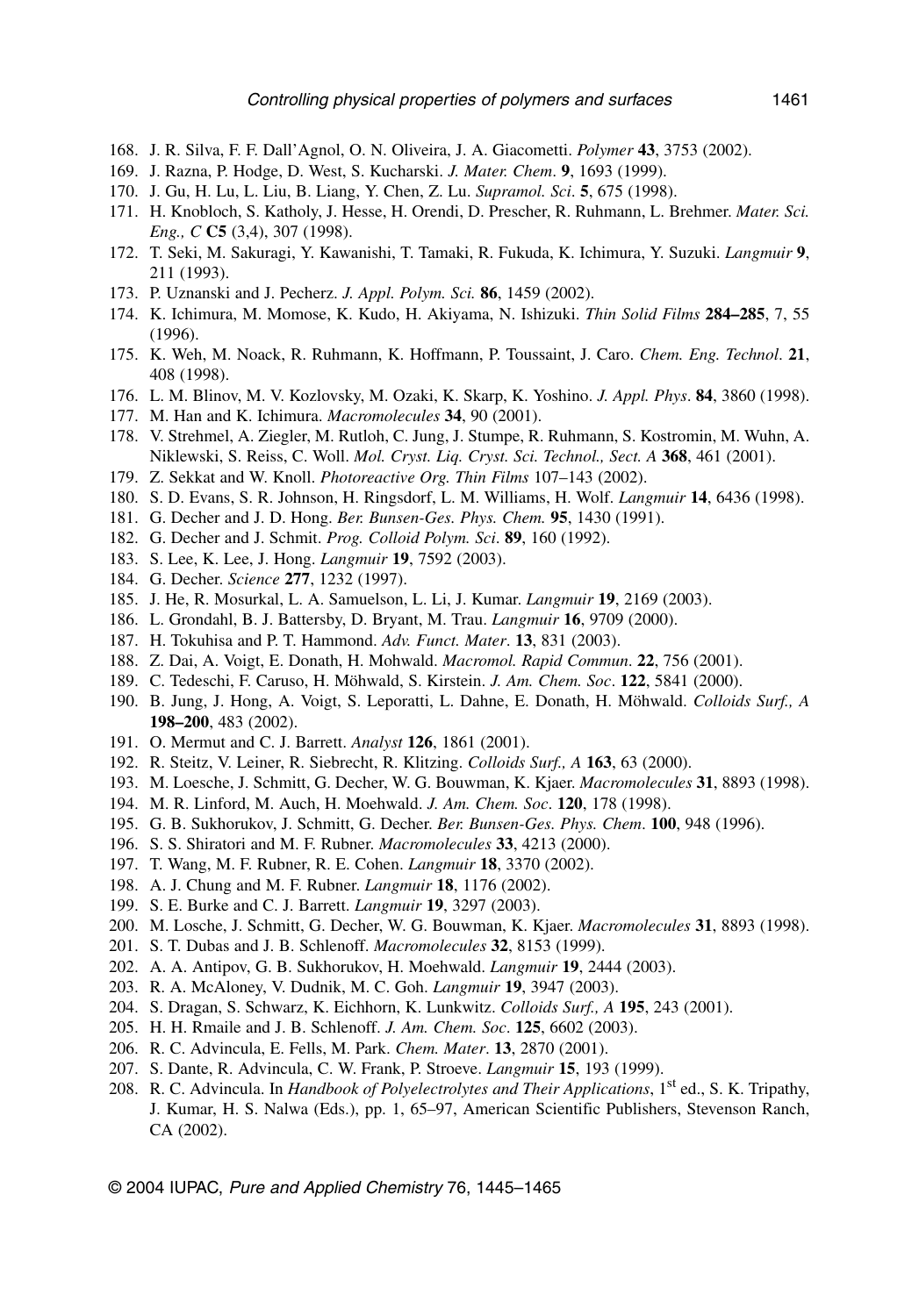- 209. J. Ishikawa, A. Baba, F. Kaneko, K. Shinbo, K. Kato, R. Advincula. *Colloids Surf., A* **198**, 917 (2002).
- 210. R. Advincula, M. Park, A. Baba, F. Kaneko. *Langmuir* **19**, 654 (2003).
- 211. S. Balasubramanian, X. Wang, H. C. Wang, K. Yang, J. Kumar, S. K. Tripathy, L. Li. *Chem. Mater*. **10**, 1554 (1998).
- 212. S. H. Lee, S. Balasubramanian, D. Y. Kim, N. K. Viswanathan, S. Bian, J. Kumar, S. K. Tripathy. *Macromolecules* **33**, 6534 (2000).
- 213. X. Wang, S. Balasubramanian, L. Li, X. Jiang, D. J. Sandman, M. F. Rubner, J. Kumar, S. K. Tripathy. *Macromol. Rapid Commun*. **18**, 451 (1997).
- 214. F. Saremi and B. Tieke. *Adv. Mater*. **10**, 388 (1998).
- 215. A. Toutianoush, F. Saremi, B. Tieke. *Mater. Sci. Eng. C* **C8–C9**, 343 (1999).
- 216. A. Toutianoush and B. Tieke. *Macromol. Rapid Commun.* **19**, 591 (1998).
- 217. A. Ziegler, J. Stumpe, A. Toutianoush, B. Tieke. *Colloids Surf., A* **198–200**, 777 (2002).
- 218. K. Van Cott, M. Guzy, P. Neyman, C. Brands, J. R. Heflin, H. W. Gibson, R. M. Davis. *Angew. Chem., Int. Ed. Engl*. **41**, 3236 (2002).
- 219. C. J. Barrett, A. L. Natansohn, P. L. Rochon. *Chem. Mater*. **7**, 899 (1995).
- 220. O. Mermut and C. J. Barrett. *J. Phys. Chem. B* **107**, 2525 (2003).
- 221. O. Mermut, J. Lefebvre, D. G. Gray, C. J. Barrett. *Macromolecules* **36**, 8819 (2003).
- 222. J. Hong, B. Jung, C. H. Kim, K. Kim. *Macromolecules* **33**, 7905 (2000).
- 223. B. Jung, J. Hong, A. Voigt, S. Leporatti, L. Dahne, E. Donath, H. Möhwald. *Colloids Surf., A* **198–200**, 483 (2002).
- 224. I. Suzuki, K. Sato, M. Koga, Q. Chen, J. Anzai. *Mater. Sci. Eng., C* **23**, 579 (2003).
- 225. H. Wang, Y. He, X. Tuo, X. Wang. *Macromolecules* **37**, 135 (2004).
- 226. L. L. Norman and C. J. Barrett. *J. Phys. Chem. B* **106**, 8499 (2002).
- 227. I. Kim, J. F. Rabolt, P. Stroeve. *Colloids Surf., A* **171**, 167 (2000).
- 228. L. M. Siewierski, W. J. Brittain, S. Petrash, M. D. Foster. *Langmuir* **12**, 5838 (1996).
- 229. M. Fujimaki, S. Kawahara, Y. Matsuzawa, E. Kurita, Y. Hayashi, K. Ichimura. *Langmuir* **14**, 4495 (1998).
- 230. T. Seki, K. Ichimura, R. Fukuda, T. Tamaki. *Thin Solid Films* **284–285**, 365 (1996).
- 231. T. Seki and T. Tamaki. *Chem. Lett.* 1739 (1993).
- 232. H. Kuhn, D. Mobius, H. Bucher. *Physical Methods of Chemistry, 1;* p. 577, Wiley Interscience, New York (1972).
- 233*.* G. Roberts (Ed.). *Langmuir-Blodgett Films*, p. 100, Plenum Press, New York (1990).
- 234. C. Steinam, A. Janshoff, M. S. Vollmer, M. R. Ghadiri. *Langmuir* **15**, 3956 (1999).
- 235. C. Steinam, T. D. Clark, M. S. Vollmer, M. R. Ghadiri. *Angew. Chem., Int. Ed.* **38**, 1598 (1999).
- 236. G. Clavier, F. Ilhan, V. M. Rotello. *Macromolecules* **33**, 9173 (2000).
- 237. G. Abraham and E. Purushothaman. *Indian J. Chem. Technol.* **5**, 213 (1998).
- 238. M. Ogawa and K. Kuroda. *Chem. Rev*. **95**, 399 (1995).
- 239. N. Iyi, K. Kurashima, T*.* Fujita. *Chem. Mater*. **14**, 583 (2002).
- 240. M. Ogawa. *Chem. Mater.* **8**, 1374 (1996).
- 241. T. Fujita, N. Iyi, Z. Klapyta. *Mater. Res. Bull.* **36**, 557 (2001).
- 242. M. Ogawa and A. Ishikawa. *J. Mater. Chem.* **8**, 463 (1998).
- 243. M. Ogawa, M. Yamamoto, K. Kuroda. *Clay Minerals* **36**, 263 (2001).
- 244. T. Fujita, N. Iyi, Z. Klapyta. *Mater. Res. Bull.* **33**, 1693 (1998).
- 245. N. Iyi, T. Fujita, C. V. Yelamaggad, F. L*.* Arbeloa. *Appl. Clay Sci.* **19**, 47 (2001).
- 246. M. Ogawa, T. Ishii, N. Miyamoto, K. Kuroda. *Adv. Mater.* **13**, 1107 (2001).
- 247. S. Wang and R. C. Advincula. *Org. Lett.* **3**, 3831 (2001).
- 248. S. Ghosh and A. K. Banthia. *Tetrahedron Lett.* **42**, 501 (2001).
- 249. D. M. Junge and D. V. McGrath. *J. Am. Chem. Soc.* **121**, 4912 (1999).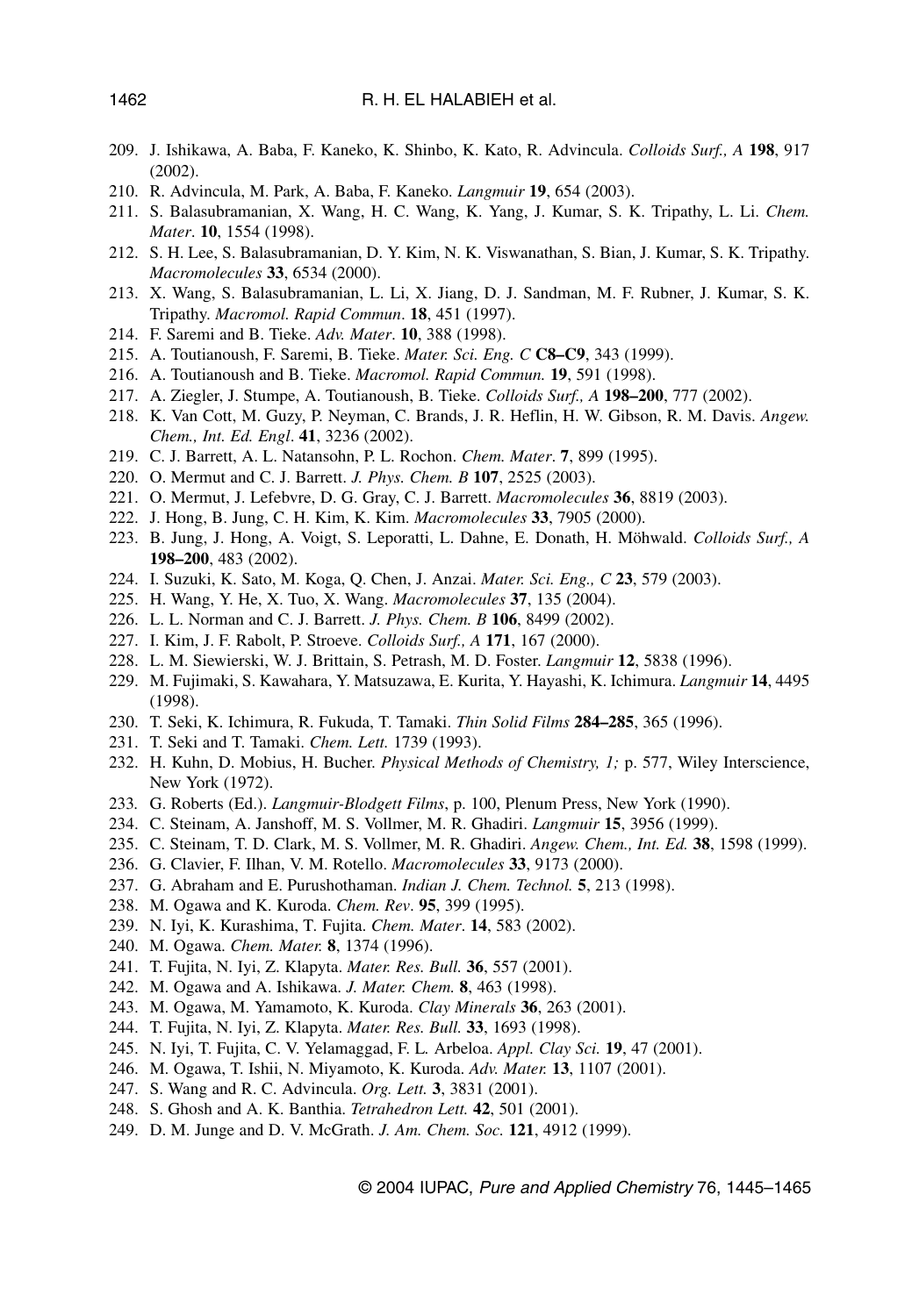- 250. A. Archut, F. Volgtle, L. De Cola, G. C. Azzelini, V. Balzani, P. S. Ramanujam, R. H. Berg. *Chem.-Eur. J.* **4**, 699 (1998).
- 251. K. Ichimura, S. Oh, M. Nakagawa. *Science* **288**, 1624 (2000).
- 252. C. L. Feng, J. Jin, Y. J. Zhang, Y. L. Song, L. Y. Xie, G. R. Qu, D. B. Zhu, L. Jiang. *Langmuir* **17**, 4593 (2001).
- 253. C. L. Feng, J. Jin, Y. J. Zhang, Y. L. Song, L. Y. Xie, G. R. Qu, Y. Xu, L. Jiang. *Surf. Interface Anal.* **32**, 121 (2001).
- 254. G. Muller, M. Harke, H. Mostchamann. *Langmuir* **14**, 4955 (1998).
- 255. S. Oh, O. Nakagawa, K. Ichimura. *J. Mater. Chem.* **11**, 1563 (2001).
- 256. B. Stiller, E. Markava, D. Gustina, I. Muzikante, L. Brehmer. *Adv. Mater. Opt. Electron.* **9**, 245 (1999).
- 257. B. Stiller, G. Knochenhauer, E. Markava, D. Gustina, I. Muzikante, P. Karageogiev, L. Brehmer. *Mater. Sci. Eng. C* **8–9**, 385 (1999).
- 258. T. Seki, R. Fukuda, M. Yokoi, T. Tamaki, K. Ichimura. *Bull. Chem. Soc. Jpn*. **69**, 2375 (1996).
- 259. V. Balzani, A. Credi, M. Venturi. *Coord. Chem. Rev.* **171**, 3 (1998).
- 260. H. D. Inerowicz. *J. Inclusion Phenom. Mol. Recognit. Chem.* **39**, 211 (2001).
- 261. R. Tahara, T. Morozumi, H. Nakamura, M. Shimomura. *J. Phys. Chem. B* **101**, 7736 (1997).
- 262. I. Zawaisza, R. Bilweicz, E. Luboch, J. F. Biernat. *J. Chem. Soc., Dalton Trans.* 499 (2000).
- 263. I. Zawaisza, R. Bilweicz, E. Luboch, J. F. Biernat. *Thin Solid Films* **348**, 173 (1999).
- 264. E. Wager-Wysiecka, A. Skwierawska, V. C. Kravtsov, J. F. Biernat. *J. Supramol. Chem.* **1**, 77 (2001).
- 265. A. Skwierawska, H. Inerowicz, J. F. Biernat. *Tetrahedron Lett.* **39**, 3057 (1998).
- 266. A. Skwierawska, E. Luboch, J. F. Biernat, V. C. Kravtsov, Y. A. Simonov, A. A. Dvorkin, V. K. Bel'skii. *J. Inclusion Phenom. Mol. Recognit. Chem.* **31**, 71 (1998).
- 267. Y. A. Simonov, E. Luboch, J. F. Biernat, N. V. Bolotina, V. E. Zavodnik. *J. Inclusion Phenom. Mol. Recognit. Chem.* **28**, 17 (1997).
- 268. H. Shinmori, M. Takeuchi, S. Shinkai. *J. Chem. Soc., Perkin Trans. 2* 847 (1998).
- 269. N. Reynier, J. Dozol, M. Saadioui, Z. Asfari, J. Vicens. *Tetrahedron Lett*. **39**, 6461 (1998).
- 270. M. Saadioui, Z. Asfari, J. Vicens, N. Reynier, J. F. Dozol. *J. Inclusion Phenom. Mol. Recognit. Chem.* **28**, 223 (1997).
- 271. A. K. Hassan, A. V. Nabok, A. K. Ray, F. Davis, C. J. M. Stirling. *Thin Solid Films* **327**, 686 (1998).
- 272. B. Pipoosananakaton, M. Sukwattanasinitt, N. Jaiboon, N. Chaichit, T. Tuntulani. *Tetrahedron Lett.* **41**, 9095 (2000).
- 273. M. Saadioui, Z. Asfari, P. Thuery, M. Nierlich, J. Vicens. *Tetrahedron Lett.* **38**, 5643 (1997).
- 274. M. Saadioui, Z. Asfari, J. Vicens. *Tetrahedron Lett.* **38**, 1187 (1997).
- 275. K. A. Connors. *Chem. Rev.* **97**, 1325 (1997).
- 276. L. Yang, N. Takisawa, T. Kaikawa, K. Shirahama. *Colloid Polym. Sci*. **275**, 486 (1997).
- 277. T. Ikeda, T. Ooya, N. Yui. *Polym. J.* **31**, 658 (1999).
- 278. L. Yang, N. Takisawa, T. Kaikawa, K. Shirahama. *Langmuir* **12**, 1154 (1996).
- 279. T. Fujimoto, A. Nakumura, Y. Inoue, Y. Sakata, T. Kaneda. *Tetrahedron Lett.* **42**, 7987 (2001).
- 280. H. Murakami, A. Kawabuchi, K. Kotoo, M. Kunitake, N. Nakashima. *J. Am. Chem. Soc.* **119**, 7605 (1997).
- 281. V. Balzani, A. Credi, F. Marchioni, J. F. Stoddart. *Chem. Commun.* 1860 (2001).
- 282. M. Asakawa, P. R. Ashton, V. Balzani, C. L. Brown, A. Credi, O. A. Matthews, S. P. Newton, F. M. Raymo, A. N. Shipway, N. Spencer, A. Quick, J. F. Stoddart, A. J. P. White, D. J. Williams. *Chem.-Eur. J.* **5**, 860 (1999).
- 283. F. Vogtle, W. M. Muller, U. Muller, M. Bawer, K. Rissamen. *Angew. Chem., Int. Ed. Engl.* **32**, 1295 (1993).
- 284. J. Effing and J. C. T. Kwak. *Angew. Chem., Int. Ed. Engl.* **34**, 88 (1995).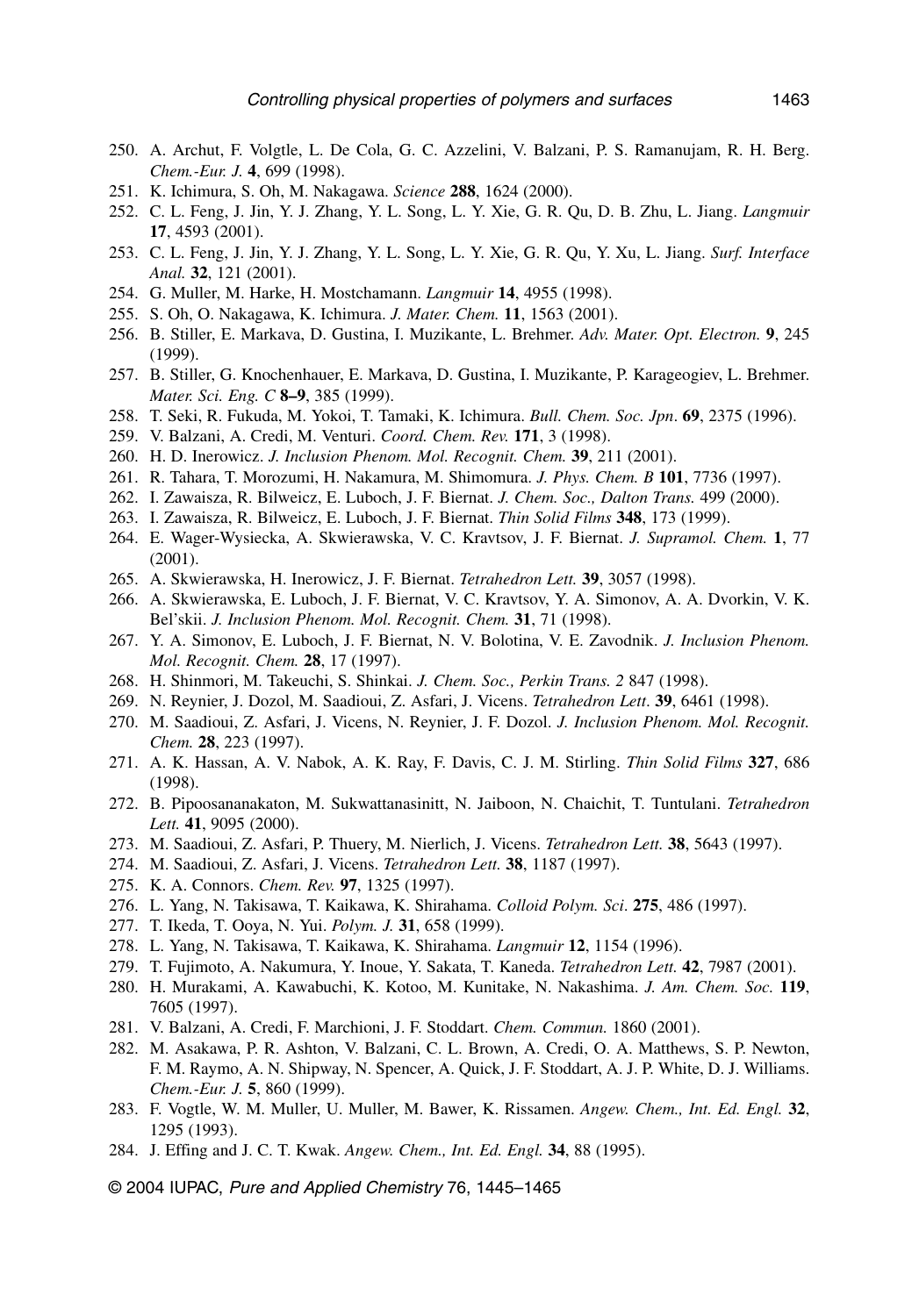- 285. L. Yang, N. Takisawa, T. Hayashita, K. Shirahama. *J. Phys. Chem.* **99**, 8799 (1995).
- 286. H. Sakai, A. Matsumura, S. Yokoyama, T. Saji, M. Abe. *J. Phys. Chem. B* **103**, 10737 (1999).
- 287. J. Liu, K. Kobayashi, L. Yang, N. Takisawa, K. Shirahama. *J. Colloid Interface Sci.* **213**, 412 (1999).
- 288. Y. Orihara, A. Matsumura, Y. Saito, N. Ogawa, T. Saji, A. Yamaguchi, H. Sakai, M. Abe. *Langmuir* **17**, 6072 (2001).
- 289. H. Kang, B. M. Lee, J. Yoon, M. Yoon. *J. Colloid Interface Sci.* **231**, 255 (2000).
- 290. H. Asanuma, T. Ito, T. Yoshida, X. Liang, M. Komiyama. *Angew. Chem., Int. Ed*. **38**, 2393 (1999).
- 291. H. Asanuma, T. Yoshida, T. Ito, M. Komiyama. *Tetrahedron Lett.* **40**, 7995 (1999).
- 292. H. Asanuma, X. Liang, T. Yoshida, A. Yamazawa, M. Komiyama. *Angew. Chem., Int. Ed.* **39**, 1316 (2000).
- 293. X. Liang, H. Asanuma, M. Komiyama. *Tetrahedron Lett.* **42**, 6723 (2001).
- 294. H. Asanuma, T. Takarada, T. Yoshida, D. Tamaru, X. Liang, M. Komiyama. *Angew. Chem., Int. Ed.* **10**, 2671 (2001).
- 295. H. Asanuma, X. Liang, T. Yoshida, M. Komiyama. *ChemBioChem* **2**, 39 (2001).
- 296. H. Asanuma, X. Liang, M. Komiyama. *Tetrahedron Lett.* **41**, 1055 (2000).
- 297. H. Asanuma, T. Takarada, T. Yoshida, D. Tamaru, X. Liang, A. Yamazawa, M. Komiyama. *Angew. Chem., Int. Ed.* **39**, 1316 (2000).
- 298. I. Willner, S. Marx, Y. Eichen. *Angew. Chem., Int. Ed. Engl*. **31**, 1243 (1992).
- 299. K. T. Ranjit, S. Marx-Tibbon, I. Ben-Dov, I. Willner. *Angew. Chem., Int. Ed. Engl.* **36**, 147 (1997).
- 300. A. Fissi, O. Pieroni, E. Balestreri, C. Amato. *Macromolecules* **29**, 4680 (1996).
- 301. M. Muller and R. Zentel. *Macromolecules* **29**, 1609 (1996).
- 302. G. L. Everloff and G. D. Jaycox. *Polymer* **41**, 6527 (2000).
- 303. M. Muller and R. Zentel. *Macromolecules* **28**, 8438 (1995).
- 304. R. H. Bibsy, C. Mead, C. G. Morgan. *Biochem. Biophys. Res. Commun.* **276**, 169 (2000).
- 305. M. Muller and R. Zentel. *Macromolecules* **27**, 4404 (1994).
- 306. S. Mayer and R. Zentel. *Macromol. Chem. Phys.* **199**, 1675 (1998).
- 307. S. Mayer and R. Zentel. *Macromol. Rapid Commun.* **21**, 927 (2000).
- 308. C. Ruslim and K. Ichimura. *Adv. Mater.* **13**, 37 (2001).
- 309. S. R. Lustig, G. J. Everloff, G. D. Jaycox. *Macromolecules* **34**, 2364 (2001).
- 310. T. Toutiaroush and T. Tieke. *Macromol. Rapid Commun.* **19**, 591 (1998).
- 311. G. W. Gokel and O. Murillo. *Acc. Chem. Res*. **29**, 425 (1996).
- 312. *Comprehensive Supramolecular Chemistry*, Vol. 9, J. M. Lehn (Ed.), p. 53, Pergamon Press, Oxford (1996).
- 313. J. Anzai and T. Osa. *Tetrahedron* **50**, 4039 (1994).
- 314. T. Sata, Y. Shimokawa, K. Matsusaki. *J. Membr. Sci.* **171**, 31 (2000).
- 315. Y. Kokube and A. Ohgoshi. *Colloids Surf. A* **169**, 187 (2000).
- 316. Y. Lei and J. K. Hurst. *Langmuir* **15**, 3424 (1999).
- 317. M. Tanaka and Y. Yonezawa. *Mater. Sci. Eng. C* **4**, 297 (1997).
- 318. M. Tanaka, T. Sato, Y. Yonezawa. *Thin Solid Films* **284–285**, 829 (1996).
- 319. M. Tanaka, T. Sato, Y. Yonezawa. *Langmuir* **11**, 2834 (1995).
- 320. C. J. Stankovic, S. Heinemann, S. Schreiber. *Biochim. Biophys. Acta* **1061**, 163 (1991).
- 321. V. Borisenko, D. C. Burns, Z. Zhang, G. A. Woolley. *J. Am. Chem. Soc*. **122**, 6364 (2000).
- 322. L. Lien, D. C. J. Jaikaran, Z. Zhang, G. A. Woolley. *J. Am. Chem. Soc.* **118**, 12222 (1996).
- 323. P. Osman, S. Martin, D. Milojevic, C. Tansey. *Langmuir* **14**, 4238 (1998).
- 324. I. Willner and S. Rubin. *Angew. Chem., Int. Ed. Engl.* **35**, 367 (1996).
- 325. A. D. Abell and A. Harvey. *J. Bioorg. Med. Chem. Lett.* **11**, 2441 (2001).
- 326. A. D. Abell and A. J. Harvey. *Tetrahedron* **56**, 9763 (2000).
- 327. M. Higuchi and T. Kinoshita. *J. Photochem. Photobiol. B* **42**, 143 (1998).
- 328. I. Hamachi, T. Hirako, Y. Yamada, S. Shinkai. *Chem. Lett.* 537 (1998).